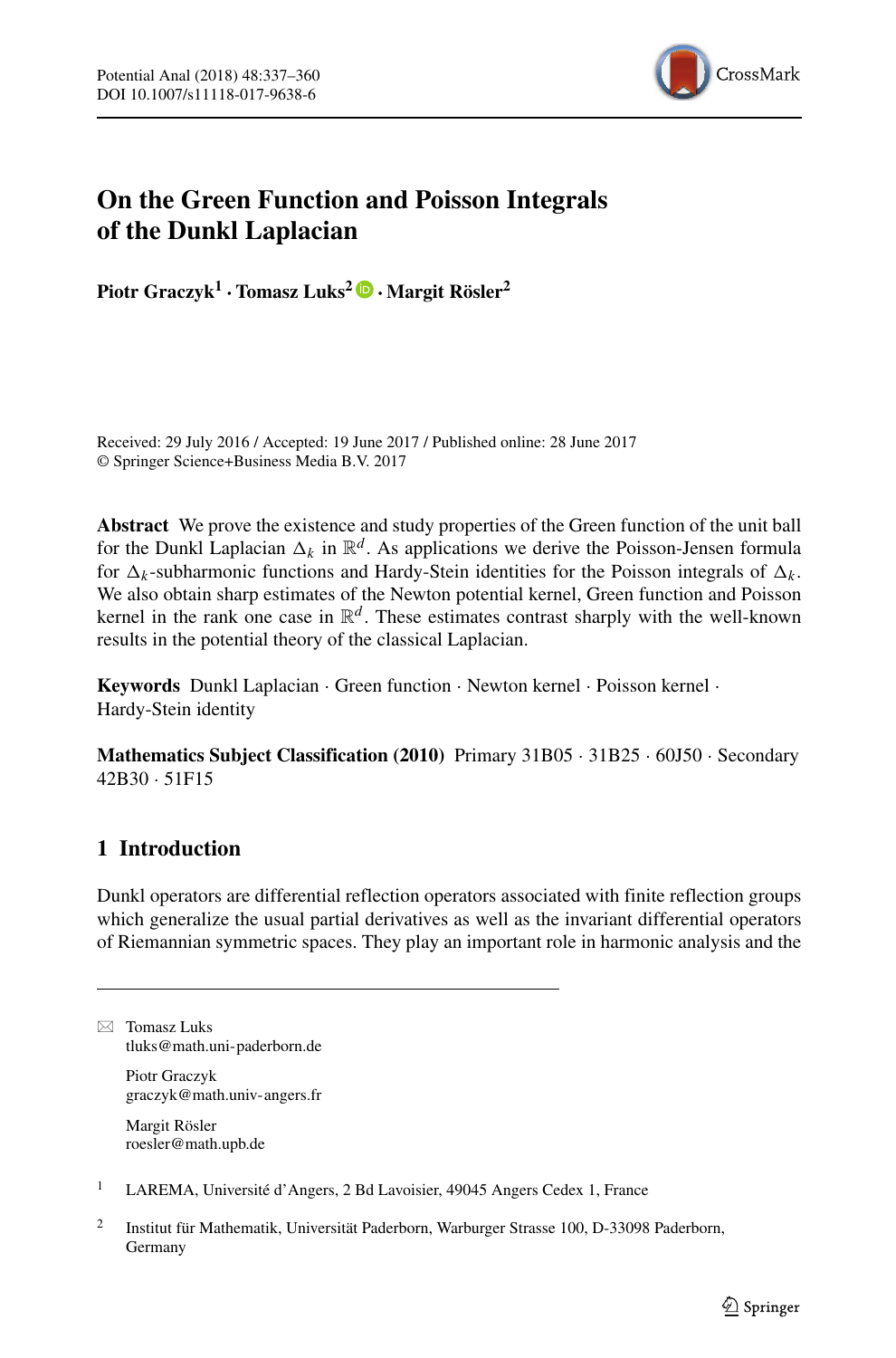study of special functions of several variables. Among other applications, Dunkl operators are employed in the description of quantum integrable models of Calogero-Moser type, see e.g. [\[9\]](#page-22-0). Also, there are stochastic processes associated with Dunkl Laplacians which generalize Dyson's Brownian motion model, see e.g. [\[17,](#page-22-1) [31\]](#page-23-0). Recently, the potential theory of the Dunkl Laplacian  $\Delta_k$  has found increasing attention in view of many interesting open problems and the need of developing new techniques, as many standard methods known from the case of diffusion operators do not apply, see, e.g., [\[7,](#page-22-2) [15,](#page-22-3) [16,](#page-22-4) [20,](#page-22-5) [26,](#page-23-1) [27\]](#page-23-2). In the present paper we study the properties of one of the fundamental objects in the potential theory of  $\Delta_k$ : the Green function  $G_k(x, y)$  of the unit ball  $\mathbb B$  in  $\mathbb R^d$ . The behavior and estimates of this function and its generalizations for bounded smooth domains were intensively studied in the case of the classical Laplacian  $[3, 34–36]$  $[3, 34–36]$  $[3, 34–36]$  $[3, 34–36]$ , more general diffusion operators  $[1, 2]$  $[1, 2]$ , [8,](#page-22-9) [18,](#page-22-10) [23,](#page-23-5) [25\]](#page-23-6), as well as nonlocal operators [\[5,](#page-22-11) [6,](#page-22-12) [19,](#page-22-13) [22,](#page-23-7) [24\]](#page-23-8).

Our first result, Theorem 3.1, establishes the existence and an integral formula for  $G_k(x, y)$ . A more convenient two-sided bound of  $G_k(x, y)$  is given in Theorem 3.2. We also prove a standard relation between  $G_k(x, y)$  and the Poisson kernel  $P_k(x, y)$  of  $\mathbb B$  for  $\Delta_k$ , see Proposition 3.5. As applications of Theorem 3.1 we obtain the Poisson-Jensen formula for  $\Delta_k$ -subharmonic functions and Hardy-Stein identities for  $\Delta_k$ -harmonic functions on B, see Theorem 4.2 and Theorem 4.5. This leads to an equivalent characterization of the Hardy spaces of  $\Delta_k$  on  $\mathbb B$  in the spirit of [\[4\]](#page-22-14). We remark that the general integral representa-tion [\(3.5\)](#page-5-0) of  $G_k(x, y)$  and the estimate of Theorem 3.2 involve the representing measure for the intertwining operator whose structure depends strongly on the underlying root system. Note that explicit formulas for the representing measure are known only in a few particular cases, and the question whether it always admits a Lebesgue density is a challenging open problem. However, the available results together with Theorem 3.2 allow us to derive explicit two-sided bounds of the Newton kernel  $N_k(x, y)$ , the Green function  $G_k(x, y)$  and the Poisson kernel  $P_k(x, y)$  for  $\Delta_k$  in the rank one case in  $\mathbb{R}^d$ , see Theorem 5.1, Theorem 5.4, and Corollary 5.7. The obtained estimates contrast sharply with the classical results in the potential theory of the Laplacian  $\Delta$  or more general diffusion operators. The main novelties in the present setting are additional singularities of  $N_k(x, y)$  and  $G_k(x, y)$  in  $x = gy$ in dimensions higher than 3 (*g* is in the associated reflection group *W*) and the dependence of the estimate of  $N_k(x, y)$ ,  $G_k(x, y)$  and  $P_k(x, y)$  on the distance to the boundary of the Weyl chamber. This makes the obtained asymptotics more complex than in the case of diffusion operators, in particular these for the Green function  $G_k(x, y)$ . Deriving analogous two-sided bounds in the setting of any other root system is an interesting open problem, and available informations about the representing measure for the intertwining operator are in this case essential. We should note that the existence of singularities of the Newton kernel  $N_k(\cdot, y)$  on the orbit  $W \cdot y$  has recently been discussed in the case of an orthogonal root system, see [\[27,](#page-23-2) Proposition 2.59].

The paper is organized as follows. In Section [2](#page-1-0) we give basic definitions and list some useful facts in the theory of Dunkl operators. In Section [3](#page-4-0) we prove the existence and study properties of  $G_k(x, y)$ . In Section [4](#page-7-0) we prove the Poisson-Jensen formula and Hardy-Stein identites. In Section [5](#page-13-0) we derive sharp estimates of  $N_k(x, y)$ ,  $G_k(x, y)$  and  $P_k(x, y)$  in the rank one case in  $\mathbb{R}^d$ .

#### <span id="page-1-0"></span>**2 Preliminaries**

For details on the following, see [\[11,](#page-22-15) [12,](#page-22-16) [28\]](#page-23-9) and, for a general overview, [\[13\]](#page-22-17) or [\[30\]](#page-23-10). Let *R* be a root system in  $\mathbb{R}^d$  (equipped with the usual scalar product and Euclidean norm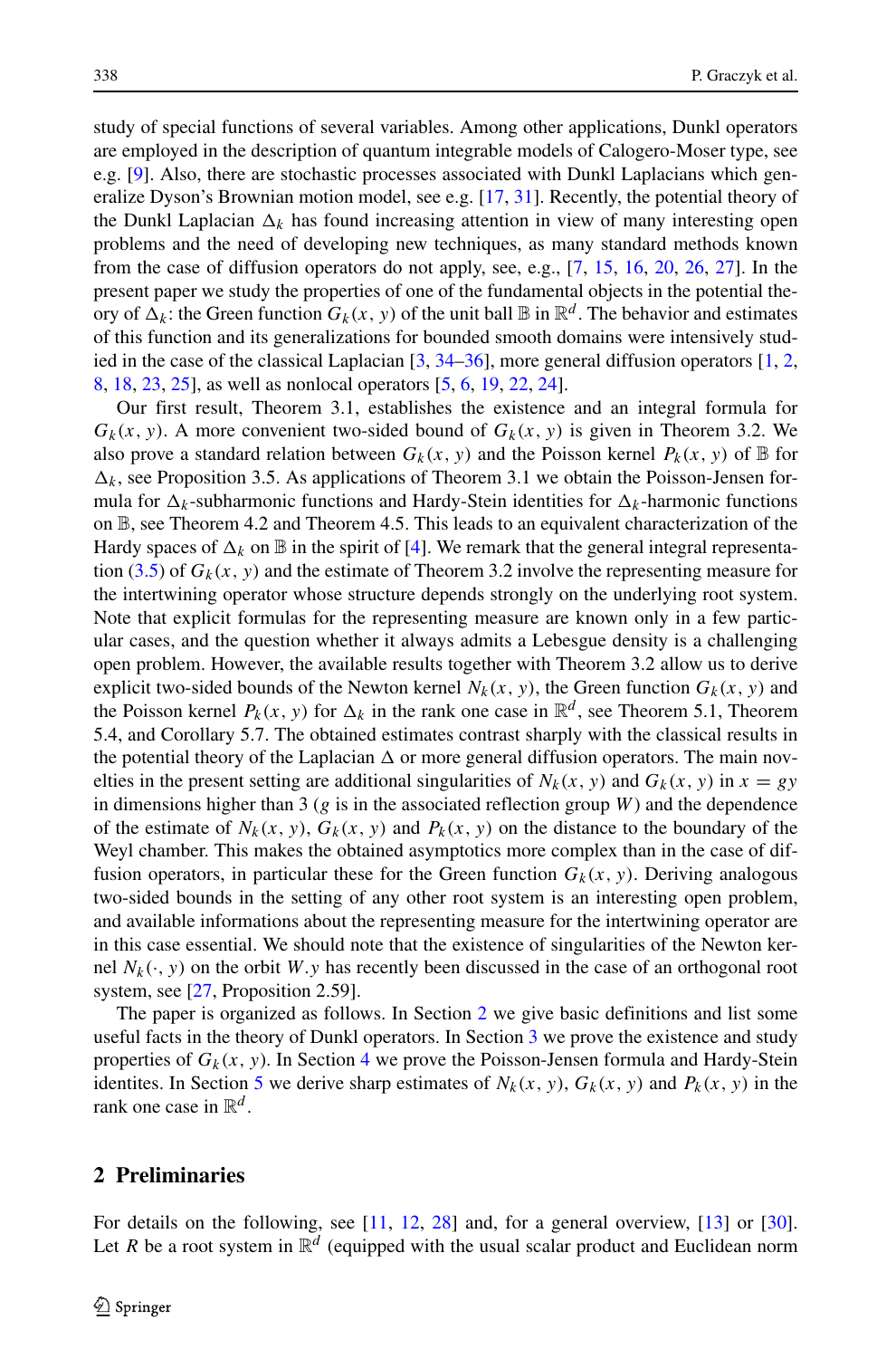|·|), and let *W* be the associated finite reflection group. The root system *R* needs not be crystallographic and *W* is not required to be effective, i.e. span<sub>R</sub>*R* may be a proper subspace of  $\mathbb{R}^d$ . The dimension of span<sub>R</sub> R is called the rank of R. An important example is *R* = *A<sub>d−1</sub>* = { $\pm (e_i - e_j)$  : 1 ≤ *i* < *j* ≤ *d*} ⊂  $\mathbb{R}^d$  with *W* = *S<sub>d</sub>*, the symmetric group in *d* elements. We fix a nonnegative multiplicity function *k* on *R*, i.e.  $k : R \to [0, \infty)$  is *W*-invariant. The (rational) Dunkl operators associated with *R* and *k* are given by

$$
T_{\xi} f(x) = \partial_{\xi} f(x) + \sum_{\alpha \in R_+} k(\alpha) \langle \alpha, \xi \rangle \frac{f(x) - f(\sigma_{\alpha} x)}{\langle \alpha, x \rangle}, \quad \xi \in \mathbb{R}^d,
$$

where  $R_+$  denotes an (arbitrary) positive subsystem of R. For fixed R and k, these operators commute. Moreover, there is a unique linear isomorphism  $V_k$  on the space of polynomial functions in *d* variables, called the intertwining operator, which preserves the degree of homogeneity, is normalized by  $V_k(1) = 1$  and intertwines the Dunkl operators with the usual partial derivatives:

$$
T_{\xi}V_k = V_k \partial_{\xi} \quad \text{ for all } \xi \in \mathbb{R}^d.
$$

The Dunkl Laplacian is defined by

$$
\Delta_k := \sum_{i=1}^d T_{\xi_i}^2
$$

with an (arbitrary) orthonormal basis  $(\xi_i)_{1 \leq i \leq d}$  of  $\mathbb{R}^d$ . We shall renormalize the roots according to  $|\alpha| = \sqrt{2}$  for all  $\alpha \in R$ . Then

$$
\Delta_k f(x) = \Delta f(x) + 2 \sum_{\alpha \in R_+} k(\alpha) \left( \frac{\langle \nabla f(x), \alpha \rangle}{\langle \alpha, x \rangle} - \frac{f(x) - f(\sigma_\alpha(x))}{\langle \alpha, x \rangle^2} \right)
$$

where  $\Delta$  is the usual Laplacian on  $\mathbb{R}^d$ . For  $x \in \mathbb{R}^d$  denote by  $C(x)$  the convex hull of the Weyl group orbit  $\hat{W}.x$  of  $x$  in  $\mathbb{R}^d$ . The intertwining operator  $V_k$  has the integral representation

<span id="page-2-0"></span>
$$
V_k f(x) = \int_{C(x)} f(z) d\mu_x^k(z), \qquad (2.1)
$$

where  $\mu_x^k$  is a probability measure on  $C(x)$ . The measures  $\mu_x^k$  satisfy

$$
\mu_{rx}^k(A) = \mu_x^k(r^{-1}A)
$$

for all  $r > 0$  and Borel sets  $A \subseteq \mathbb{R}^d$ . In [\[33\]](#page-23-11), it was deduced from formula [\(2.1\)](#page-2-0) that  $V_k$ establishes a homeomorphism of  $C^{\infty}(\mathbb{R}^d)$  with its usual Fréchet space topology.

In the rank one case  $R = \{\pm 1\} \subset \mathbb{R}$ , the representation [\(2.1\)](#page-2-0) is explicitly known ([\[12,](#page-22-16) Theorem 5.1]); it is given by

<span id="page-2-1"></span>
$$
V_k f(x) = c_k \int_{-1}^1 f(tx)(1-t)^{k-1}(1+t)^k dt \quad \text{with } c_k = \frac{\Gamma(k+1/2)}{\sqrt{\pi} \Gamma(k)}.
$$
 (2.2)

We shall employ the Dunkl-type generalized translation on  $C^{\infty}(\mathbb{R}^d)$  which was defined in [\[33\]](#page-23-11) by

$$
\tau_{y} f(x) := V_{k}^{x} V_{k}^{y} (V_{k}^{-1} f)(x + y), \ x, y \in \mathbb{R}^{d}.
$$

Here the superscript denotes the relevant variable. This translation satisfies  $\tau_y f(x)$  =  $\tau_x f(y)$ , and we shall use the notation

$$
f(x *_{k} y) := \tau_{y} f(x) = \tau_{x} f(y).
$$

 $\textcircled{2}$  Springer

*,*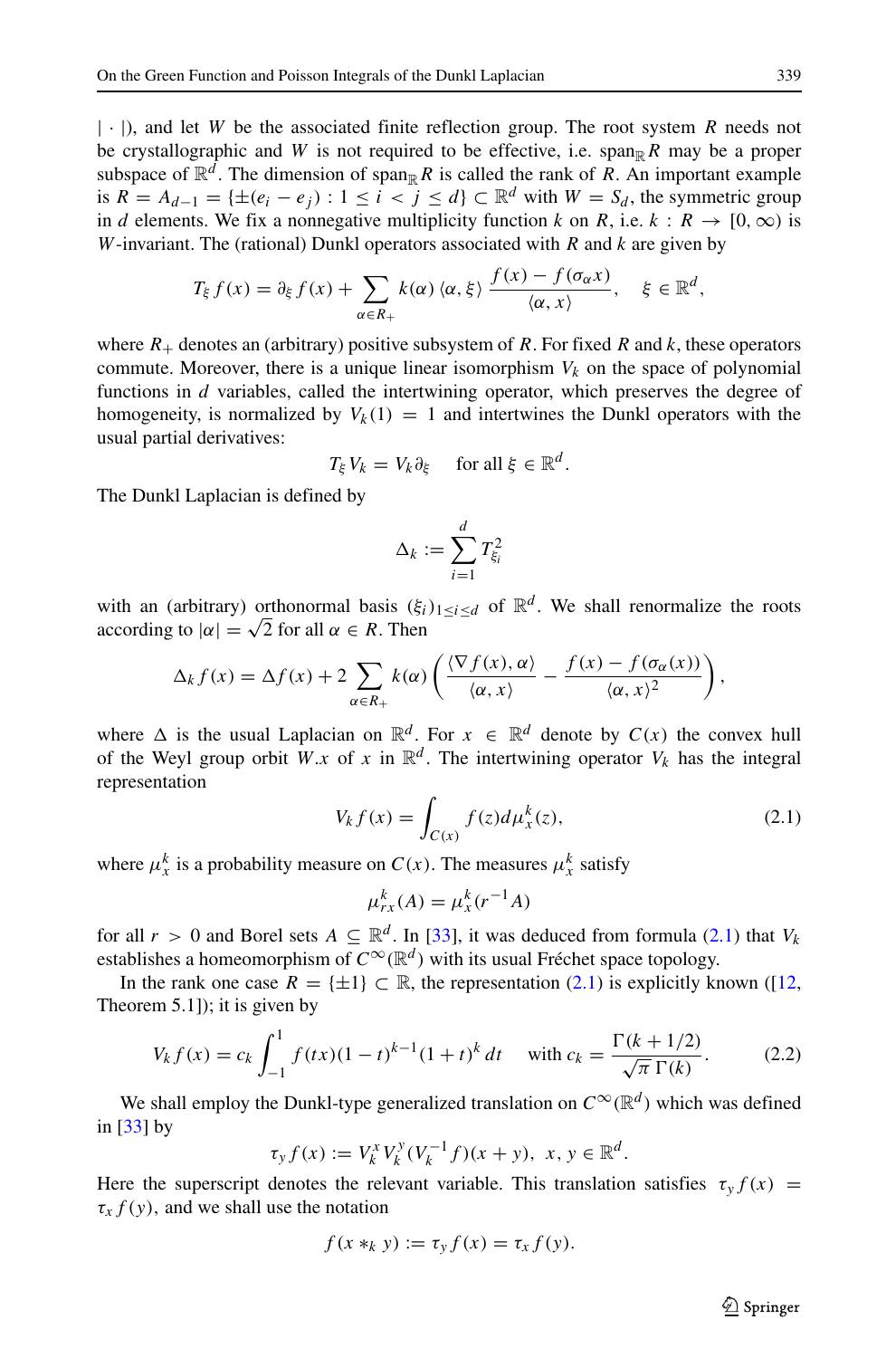**Lemma 2.1** (i) *The representing measures*  $\mu_x^k$  *satisfy*  $\mu_{-x}^k(-A) = \mu_x^k(A)$ . (ii) *Let*  $f \in C^{\infty}(\mathbb{R}^d)$  *and write*  $f^{-}(x) := f(-x)$ *. Then*  $f(-x *_{k} - y) = f^{-}(x *_{k} y)$ *.* 

*Proof* It is immediate that the Dunkl operators satisfy  $T_{\xi}(f^{-}) = (T_{-\xi}f)^{-}$ . By the characterization of  $V_k$ , it follows that  $V_k(f^{-}) = (V_k f)^{-}$ . This implies both assertions. characterization of *V<sub>k</sub>*, it follows that  $V_k(f^-) = (V_k f)^-$ . This implies both assertions.

Of particular importance in our context will be translates of functions  $f$  on  $\mathbb{R}^d$  which are radial, that is  $f(x) = \tilde{f}(|x|)$  with  $\tilde{f}$  :  $[0, \infty) \to \mathbb{C}$ . We recall from [\[29\]](#page-23-12) that for each  $\mathbb{R}^d$  the set of the set of the set of the set of the set of the set of the set of the set of the set of the s  $x, y \in \mathbb{R}^d$  there exists a unique compactly supported radial probability measure  $\rho_{x,y}^k$  on  $\mathbb{R}^d$ such that

<span id="page-3-0"></span>
$$
f(x *_{k} y) = \int_{\mathbb{R}^{d}} f d\rho_{x,y}^{k}
$$
 (2.3)

for all  $f \in C^{\infty}(\mathbb{R}^d)$ . This can be written explicitly as

$$
f(x *_{k} y) = \int_{C(y)} \widetilde{f}(\sqrt{|x|^{2} + |y|^{2} + 2\langle x, z\rangle}) d\mu_{y}^{k}(z).
$$
 (2.4)

Notice that Dunkl translates of non-negative, smooth radial functions are again nonnegative. Formula [\(2.3\)](#page-3-0) allows to extend the generalized translation to measurable radial functions which are either complex-valued and bounded or have values in [0,  $\infty$ ]. We maintain the notations  $\tau_y f(x)$  and  $f(x *_{k} y)$  for functions from these classes. In particular, for measurable radial *f* we have

<span id="page-3-1"></span>
$$
f(-x *_{k} - y) = f(x *_{k} y).
$$
 (2.5)

We put

$$
\gamma := \sum_{\alpha \in R_+} k_\alpha
$$

and define the weight function  $\omega_k$  on  $\mathbb{R}^d$  by

$$
\omega_k(x) := \prod_{\alpha \in R_+} |\langle \alpha, x \rangle|^{2k_{\alpha}}.
$$

Let  $\mathbb{B} = \{x \in \mathbb{R}^d : |x| < 1\}$  denote the open unit ball in  $\mathbb{R}^d$  and let  $\mathbb{S} = \partial \mathbb{B}$  denote the unit sphere. The Poisson kernel  $P_k(x, y)$  of  $\overline{B}$  for the Dunkl Laplacian  $\Delta_k$  was defined in [\[12\]](#page-22-16) as a reproducing kernel for  $\Delta_k$ -harmonic polynomials. It can be written as

$$
P_k(x, y) = V_k \left[ \frac{1 - |x|^2}{(1 - 2\langle x, \cdot \rangle + |x|^2)^{\gamma + d/2}} \right] (y), \ x \in \mathbb{B}, y \in \mathbb{S}.
$$
 (2.6)

In view of identity [\(2.5\)](#page-3-1) with  $f(x) = |x|^{-2\gamma - d}$ , we obtain

<span id="page-3-2"></span>
$$
P_k(x, y) = \int_{C(y)} \frac{1 - |x|^2}{(1 - 2\langle x, z \rangle + |x|^2)^{\gamma + d/2}} d\mu_y(z) = (1 - |x|^2) \cdot f(-x *_{k} y)
$$
  
=  $(1 - |x|^2) \cdot \tau_{-y}(|x|^{-2\gamma - d}).$  (2.7)

The notation  $f \ge g$  will always mean that there is a constant  $C > 0$  depending on k and *d* only (unless stated otherwise) such that  $C^{-1}g \le f \le Cg$ .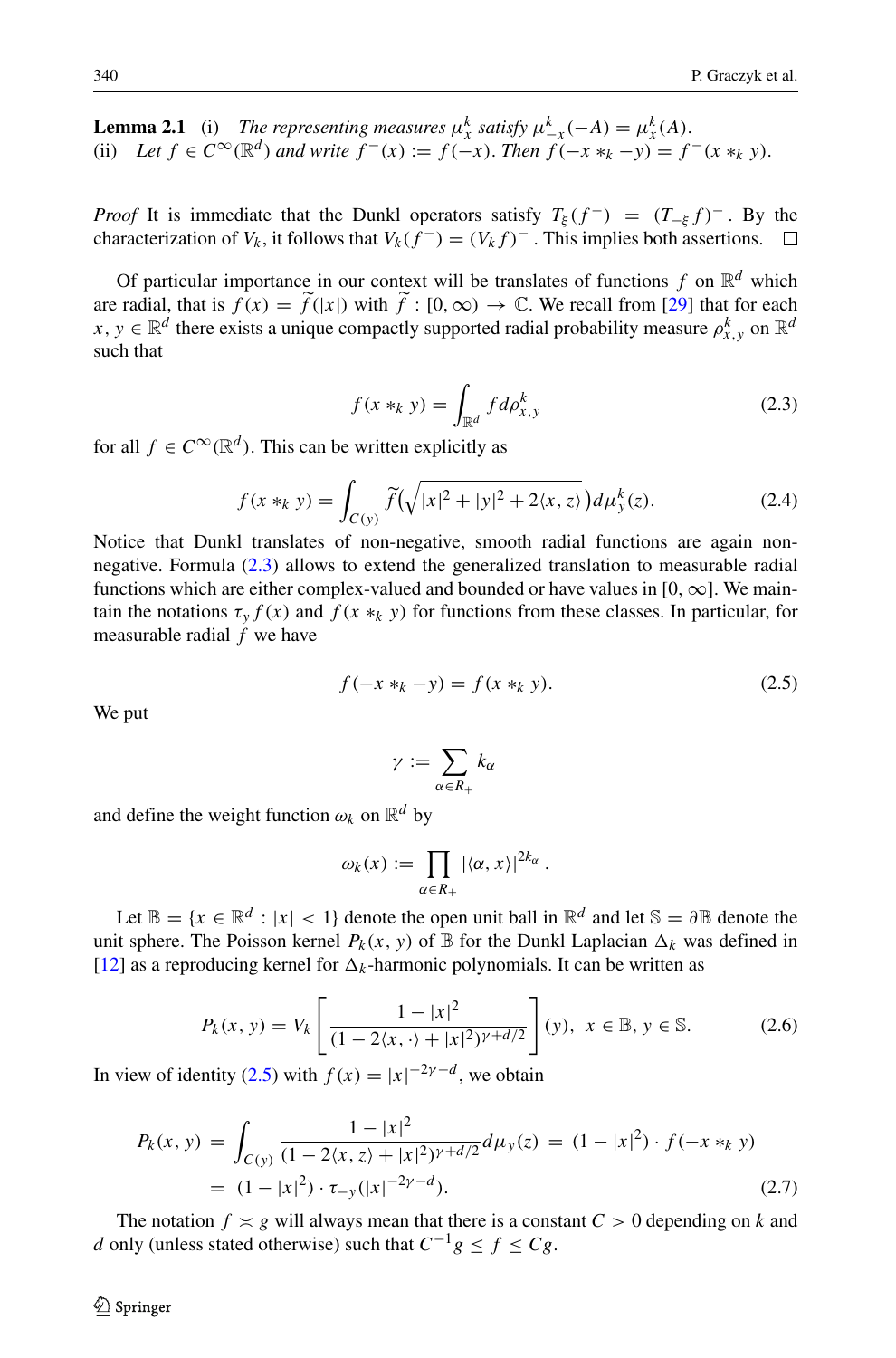### <span id="page-4-0"></span>**3 The Green Function of the Ball**

From now on, it is always assumed that  $d + 2\gamma > 2$ . Following [\[16\]](#page-22-4), we introduce the Newton kernel in the Dunkl setting by

$$
N_k(x, y) = \int_0^\infty \Gamma_k(t, x, y) dt \quad (x, y \in \mathbb{R}^d),
$$

with the heat kernel

$$
\Gamma_k(t, x, y) = \frac{M_k}{t^{\gamma + d/2}} e^{-(|x|^2 + |y|^2)/4t} E_k(\frac{x}{\sqrt{2t}}, \frac{y}{\sqrt{2t}}),
$$

where

$$
M_k = 2^{-\gamma - d/2} \bigl( \int_{\mathbb{R}^d} e^{-|x|^2/2} \omega_k(x) dx \bigr)^{-1}
$$

and  $E_k(x, y) = V_k(e^{\langle \cdot, y \rangle})(x)$  denotes the Dunkl kernel, which has an analytic extension to  $\mathbb{C}^d \times \mathbb{C}^d$  and satisfies  $E_k(x, y) = E_k(y, x)$ . This implies that  $N_k(x, y) = N_k(y, x)$ . According to [\[16,](#page-22-4) Proposition 6.1], the Newton kernel can be written as

<span id="page-4-1"></span>
$$
N_k(x, y) = C_k \int_{C(y)} \left( |x|^2 + |y|^2 - 2\langle x, z \rangle \right)^{1 - \gamma - d/2} d\mu_y(z) \tag{3.1}
$$

where

<span id="page-4-4"></span>
$$
C_k = \frac{1}{d_k(d+2\gamma - 2)} \quad \text{and } d_k = \int_{\mathbb{S}} \omega_k(x) d\sigma(x). \tag{3.2}
$$

Here  $\sigma$  denotes the surface measure on S. Formula [\(3.1\)](#page-4-1) is also easily obtained by translations. Recall that

$$
\Gamma_k(t, x, y) = \tau_{-y} g_t(x)
$$
 with  $g_t(x) = \frac{M_k}{t^{\gamma + d/2}} e^{-|x|^2/4t}$ ,

which follows from  $[29, \text{Lemma 2.2.}$  $[29, \text{Lemma 2.2.}$  and  $(3.2)$ ] (see also  $[31]$ ). As

$$
\int_0^\infty g_t(\xi)dt = M_k \Gamma(\gamma + \frac{d}{2} - 1) \cdot \left(\frac{2}{|\xi|}\right)^{d-2+2\gamma} = \frac{C_k}{|\xi|^{d-2+2\gamma}},
$$

it follows that

$$
N_k(x, y) = \int_0^{\infty} \int_{\mathbb{R}^d} g_t(\xi) d\rho_{x, -y}^k(\xi) dt = C_k \cdot \tau_{-y} (|x|^{2-2\gamma-d}).
$$

In view of identity  $(2.5)$ , this equals the right-hand side of Eq. [3.1.](#page-4-1) Furthermore, the Newton kernel  $N_k(\cdot, y)$  is  $\Delta_k$ -harmonic on  $\mathbb{R}^d \setminus W$ . *y* for fixed  $y \in \mathbb{R}^d$  (see [\[16,](#page-22-4) Theorem 6.1]). It can be regarded as the global Green function for the Dunkl Laplacian  $\Delta_k$ .

The goal of this section is to introduce and study the Green function of the ball  $\mathbb B$  for  $\Delta_k$ . For this, we recall from [\[14\]](#page-22-18) the Kelvin transform associated with the Dunkl Laplacian, which is given by

$$
K_k[u](x) = |x|^{2-2\gamma - d}u(x^*)
$$

for functions *u* on  $\mathbb{R}^d \setminus \{0\}$ , where  $x^* = x/|x|^2$  is the inversion with respect to the unit sphere in  $\mathbb{R}^d$ . By [\[14,](#page-22-18) Theorem 3.1],  $K_k$  preserves  $\Delta_k$ -harmonic functions on  $\mathbb{R}^d \setminus \{0\}$ . Clearly, for a function *u* of class  $C^2$  in the neighborhood of  $W.x, x \neq 0$ , we have

<span id="page-4-2"></span>
$$
\Delta_k(K_k u)(x^*) = |x^*|^{-4} K_k(\Delta_k u)(x^*) = |x|^{2+2\gamma+d} \Delta_k u(x).
$$
 (3.3)

Following the classical case  $k = 0$  (cf. [\[10,](#page-22-19) [32\]](#page-23-13)), we define

<span id="page-4-3"></span>
$$
G_k(x, y) := N_k(x, y) - K_k[N_k(\cdot, y)](x)
$$
\n(3.4)

for  $x, y \in \overline{\mathbb{B}} \times \overline{\mathbb{B}}$  with  $x \neq 0$ , where  $K_k[N_k(\cdot, y)](x) = |x|^{2-2\gamma - d} N_k(x^*, y)$ .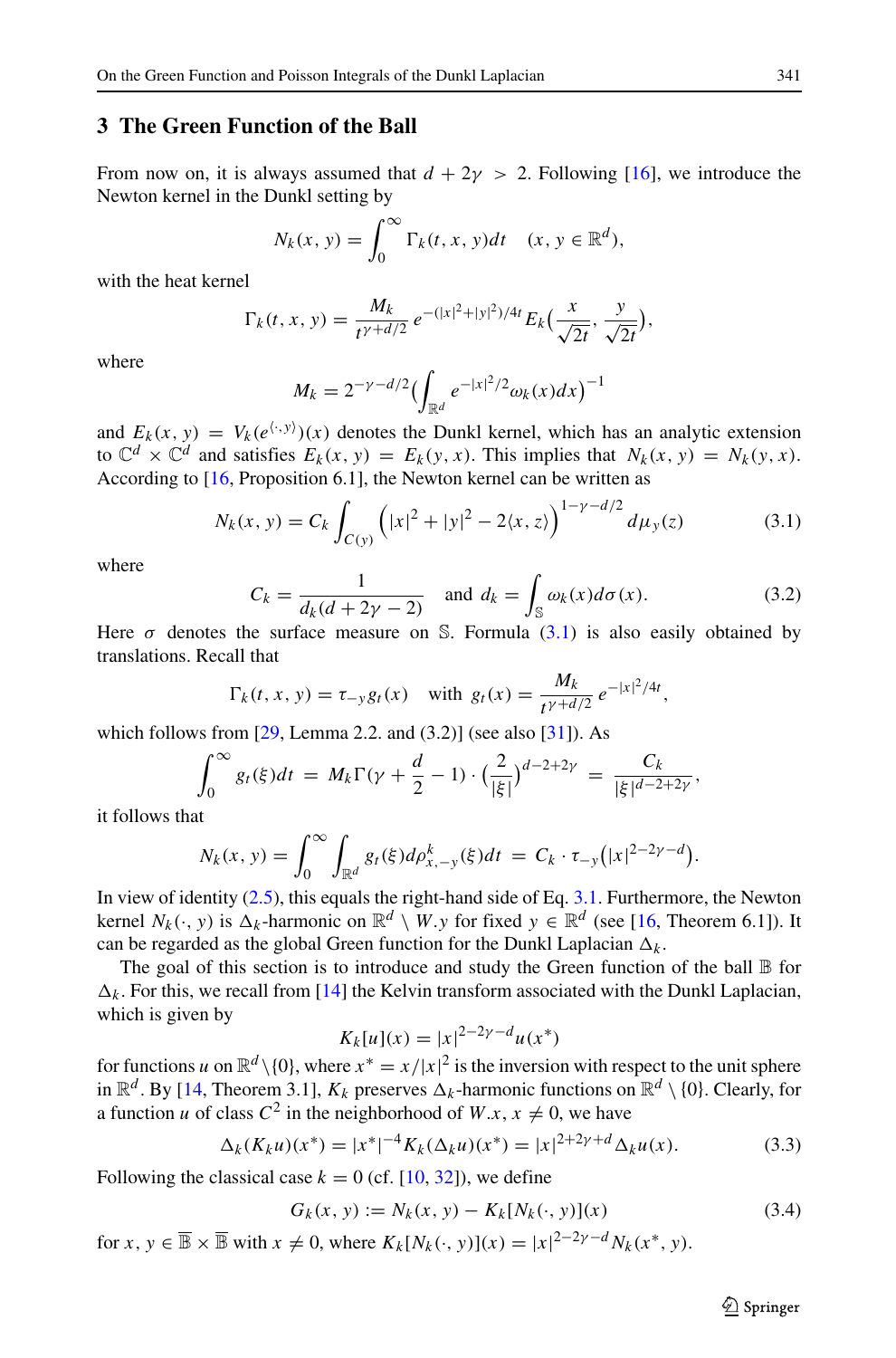**Theorem 3.1** *The kernel*  $G_k$  *is the Green function of*  $\mathbb{B}$  *for*  $\Delta_k$ *, that is,*  $G_k$  *extends to a* [0,∞]-valued function on  $\mathbb{B} \times \mathbb{B}$  which is uniquely characterized by the following *conditions:*

- (i)  $G_k(x, y) > 0$  *for all*  $x, y \in \mathbb{B}$  *and*  $G_k(x, y) = 0$  *for*  $x \in \mathbb{S}$  *and*  $y \in \mathbb{B}$ *.*
- (ii)  $G_k(\cdot, y)$  *is continuous on*  $\overline{\mathbb{B}} \setminus W.$ *y for any fixed*  $y \in \mathbb{B}$ .<br>(iii)  $N_k(\cdot, y) G_k(\cdot, y)$  *is*  $\Delta_k$ -harmonic on  $\mathbb{B}$  for any fixed
- (iii)  $N_k(\cdot, y) G_k(\cdot, y)$  *is*  $\Delta_k$ *-harmonic on*  $\mathbb{B}$  *for any fixed*  $y \in \mathbb{B}$ *.*

*Moreover, the Green function*  $G_k$  *can be written as* 

<span id="page-5-0"></span>
$$
G_k(x, y) = C_k \int_{C(y)} \left[ \left( |x|^2 + |y|^2 - 2\langle x, z \rangle \right)^{1 - \gamma - d/2} - \left( 1 + |x|^2 |y|^2 - 2\langle x, z \rangle \right)^{1 - \gamma - d/2} \right] d\mu_y(z).
$$
 (3.5)

*It satisfies*  $G_k(x, y) = G_k(y, x)$  *for all*  $x, y \in \overline{\mathbb{B}}$ *, and*  $G_k(\cdot, y)$  *is*  $\Delta_k$ *-harmonic on*  $\mathbb{B} \setminus W$ *y for any fixed*  $y \in \mathbb{B}$ *.* 

*Proof* Fix  $y \in \mathbb{B}$ . As  $N_k(\cdot, y)$  is  $\Delta_k$ -harmonic on  $\mathbb{R}^d \setminus W$ . *y* ([\[16,](#page-22-4) Theorem 6.1]), it fol-lows from Eq. [3.3](#page-4-2) that the Kelvin transform  $K_k[N_k(\cdot, y)]$  is  $\Delta_k$ -harmonic on  $\mathbb{B} \setminus \{0\}$  and continuous on  $\overline{\mathbb{B}} \setminus \{0\}$ . By Eq. [3.1](#page-4-1) we have

<span id="page-5-1"></span>
$$
K_k[N_k(\cdot, y)](x) = C_k \int_{C(y)} \left(1 + |x|^2 |y|^2 - 2\langle x, z \rangle\right)^{1 - \gamma - d/2} d\mu_y(z),\tag{3.6}
$$

and from this representation it is immediate by the dominated convergence theorem that  $K_k[N_k(\cdot, y)]$  has a removable singularity at 0. Employing [\[15,](#page-22-3) Theorem 5.1], we conclude that  $K_k[N_k(\cdot, y)]$  extends to a  $\Delta_k$ -harmonic function on  $\mathbb{B}$ . Furthermore,  $K_k[N_k(\cdot, y)]$ solves the  $\Delta_k$ -Dirichlet problem on  $\overline{B}$  with the boundary values of  $N_k(\cdot, y)$ . Therefore,  $G_k(\cdot, y)$  vanishes continuously at S and is  $\Delta_k$ -harmonic on  $\mathbb{B}\setminus W.$ *y*. Formula [\(3.6\)](#page-5-1) immedi-ately gives the claimed identity [\(3.5\)](#page-5-0). As  $1 + |x|^2 |y|^2 - 2\langle x, z \rangle > |x|^2 + |y|^2 - 2\langle x, z \rangle \ge 0$ for all  $x, y \in \mathbb{B}$  and  $z \in C(y)$ , it follows from Eq. [3.5](#page-5-0) that  $G_k(x, y) > 0$  for all  $x, y \in \mathbb{B}$ . For the symmetry of  $G_k$ , it suffices to prove that  $K_k[N_k(\cdot, y)](x)$  is symmetric in *x* and *y* for  $x \neq 0$ . Using the symmetry of  $N_k$  and the fact that for any  $r > 0$ , the representing measure  $\mu_{rx}$  is just the image measure of  $\mu_x$  under the dilation  $z \mapsto rz$  of  $\mathbb{R}^d$ , we obtain

$$
K_k[N_k(\cdot, y)](x) = |x|^{2-2\gamma-d} N_k(y, x^*)
$$
  
\n
$$
= |x|^{2-2\gamma-d} \cdot C_k \int_{\mathbb{R}^d} (|y|^2 + |x^*|^2 - 2\langle y, z \rangle)^{1-\gamma-d/2} d\mu_{x/|x|^2}(z)
$$
  
\n
$$
= |x|^{2-2\gamma-d} \cdot C_k \int_{\mathbb{R}^d} (|y|^2 + |x^*|^2 - 2\langle y, \frac{z}{|x|^2} \rangle)^{1-\gamma-d/2} d\mu_x(z)
$$
  
\n
$$
= C_k \int_{\mathbb{R}^d} (|x|^2 |y|^2 + 1 - 2\langle y, z \rangle)^{1-\gamma-d/2} d\mu_x(z)
$$
  
\n
$$
= K_k[N_k(\cdot, x)](y).
$$

Further, [\[16,](#page-22-4) Proposition 6.2] gives  $G_k(x, x) = +\infty$ . Finally, the uniqueness of the function *G<sub>k</sub>* subject to the conditions *(i)* − *(iii)* follows from the uniqueness of solutions to the  $\Delta_k$ -Dirichlet problem on  $\mathbb{B}$ , see [26].  $\Delta_k$ -Dirichlet problem on  $\mathbb{B}$ , see [\[26\]](#page-23-1).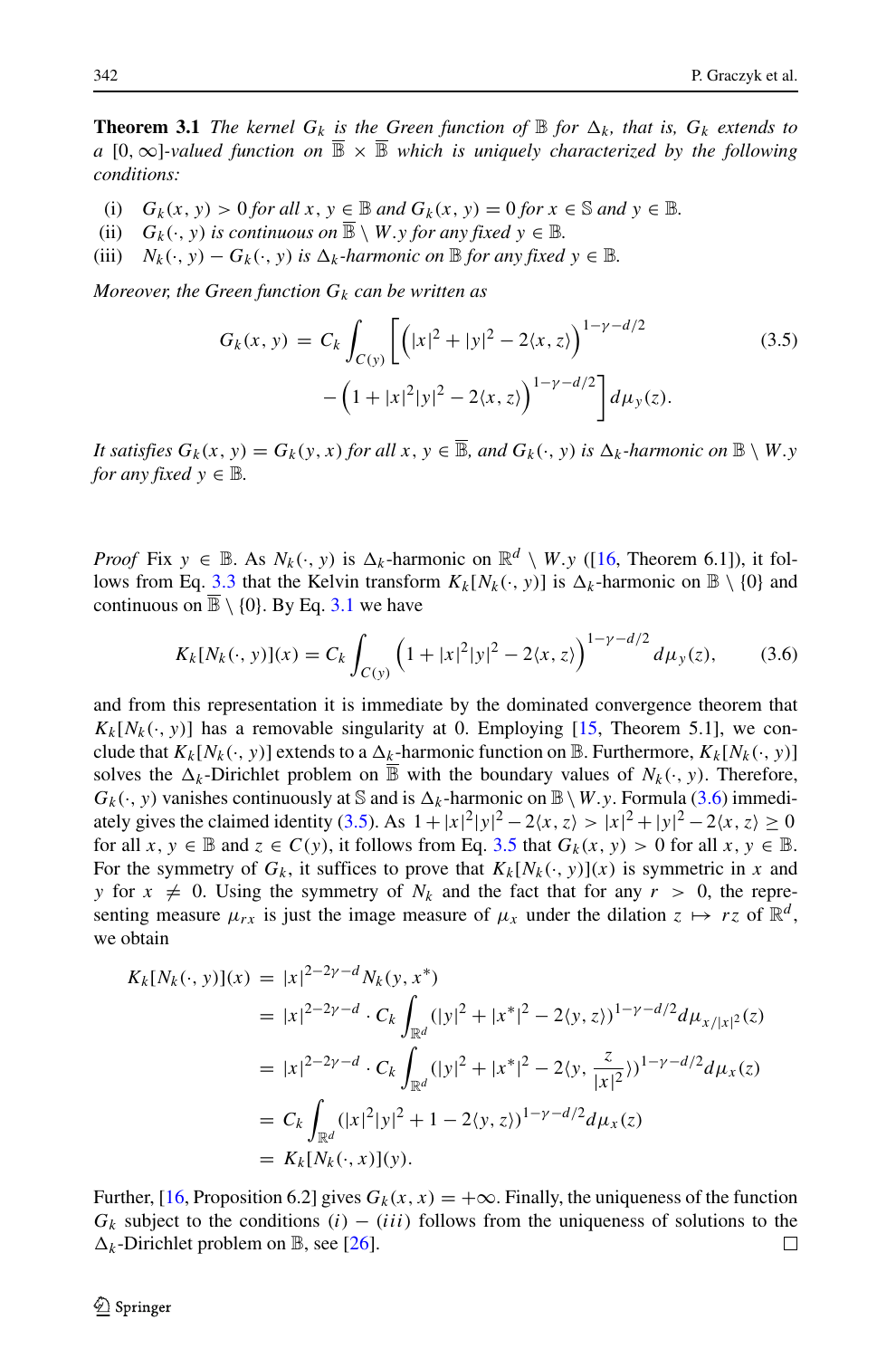According to [\[16,](#page-22-4) Theorem 6.1],  $-N_k(x, \cdot)$  provides a fundamental solution for  $\Delta_k$ on  $\mathbb{R}^d$  in the sense that  $\Delta_k(-N_k(x,.)\omega_k) = \delta_x$  in  $\mathcal{D}'(\mathbb{R}^d)$ . This implies that  $-G_k(x,.)$ provides a fundamental solution for  $\Delta_k$  in  $\mathbb{B}$ :

$$
\Delta_k(-G_k(x,\cdot)\omega_k)=\delta_x \quad \text{in }\mathcal{D}'(\mathbb{B}).
$$

Our next result provides sharp two-sided bounds for  $G_k(x, y)$  which are more convenient to deal with rather than Eq. [3.5.](#page-5-0) For  $x \in \mathbb{B}$  denote  $\rho(x) := 1 - |x|$ .

**Theorem 3.2** *The two-sided bound of*  $G_k(x, y)$  *on*  $\mathbb{B} \times \mathbb{B}$  *is given by* 

$$
G_k(x, y) \approx \int_{C(y)} \frac{(1-|x|^2)(1-|y|^2)d\mu_y(z)}{(1+|x|^2|y|^2-2\langle x, z\rangle)\left(|x|^2+|y|^2-2\langle x, z\rangle\right)^{\gamma+d/2-1}} \times \int_{C(y)} \frac{\rho(x)\rho(y)d\mu_y(z)}{(\rho(x)\rho(y)+|x|^2+|y|^2-2\langle x, z\rangle)\left(|x|^2+|y|^2-2\langle x, z\rangle\right)^{\gamma+d/2-1}}.
$$

*Proof* Note that for *x*,  $y \in \mathbb{B}$  we have

$$
1 + |x|^2|y|^2 - |x|^2 - |y|^2 = (1 - |x|^2)(1 - |y|^2) \approx \rho(x)\rho(y).
$$

Hence, the estimate is a direct consequence of Theorem 3.1 and Lemma 3.3 below.

**Lemma 3.3** *Fix*  $p > 0$ *. There exists a constant*  $C_p > 0$  *depending only on*  $p$  *such that for*  $all \ 0 < a < b < \infty$  we have

$$
\frac{b-a}{C_pba^p} \le \frac{1}{a^p} - \frac{1}{b^p} \le \frac{C_p(b-a)}{ba^p}.
$$

*Proof* Assume first  $p > 1$ . Then by [\[4,](#page-22-14) Lemma 6, (11)] (see also Eq. [4.5\)](#page-10-0) we get

$$
b^{p} - a^{p} \le C(b-a)^{2}b^{p-2} + pa^{p-1}(b-a)
$$
  
\n
$$
\le C(b-a)(b^{p-1} - ab^{p-2} + a^{p-1})
$$
  
\n
$$
= Cb^{p-1}(b-a)\left(1 + (a/b)^{p-1} - a/b\right),
$$

and the lower bound obtains analogously. Furthermore, since  $p > 1$ , we have

$$
\sup_{x \in [0,1]} |x^{p-1} - x| < 1.
$$

Hence  $b^p - a^p \geq b^{p-1}(b - a)$  and

$$
\frac{1}{a^p} - \frac{1}{b^p} = \frac{b^p - a^p}{(ab)^p} \asymp \frac{b - a}{ba^p}.
$$

Here  $\le$  means two-sided estimates with constants depending only on *p*. For  $0 < p \le 1$  we let  $q = p + 1$ . We have

$$
\frac{1}{a^p} - \frac{1}{b^p} = \frac{a}{a^q} - \frac{b}{b^q} = \frac{ab^q - ba^q}{(ab)^q}.
$$

 $\mathcal{D}$  Springer

 $\Box$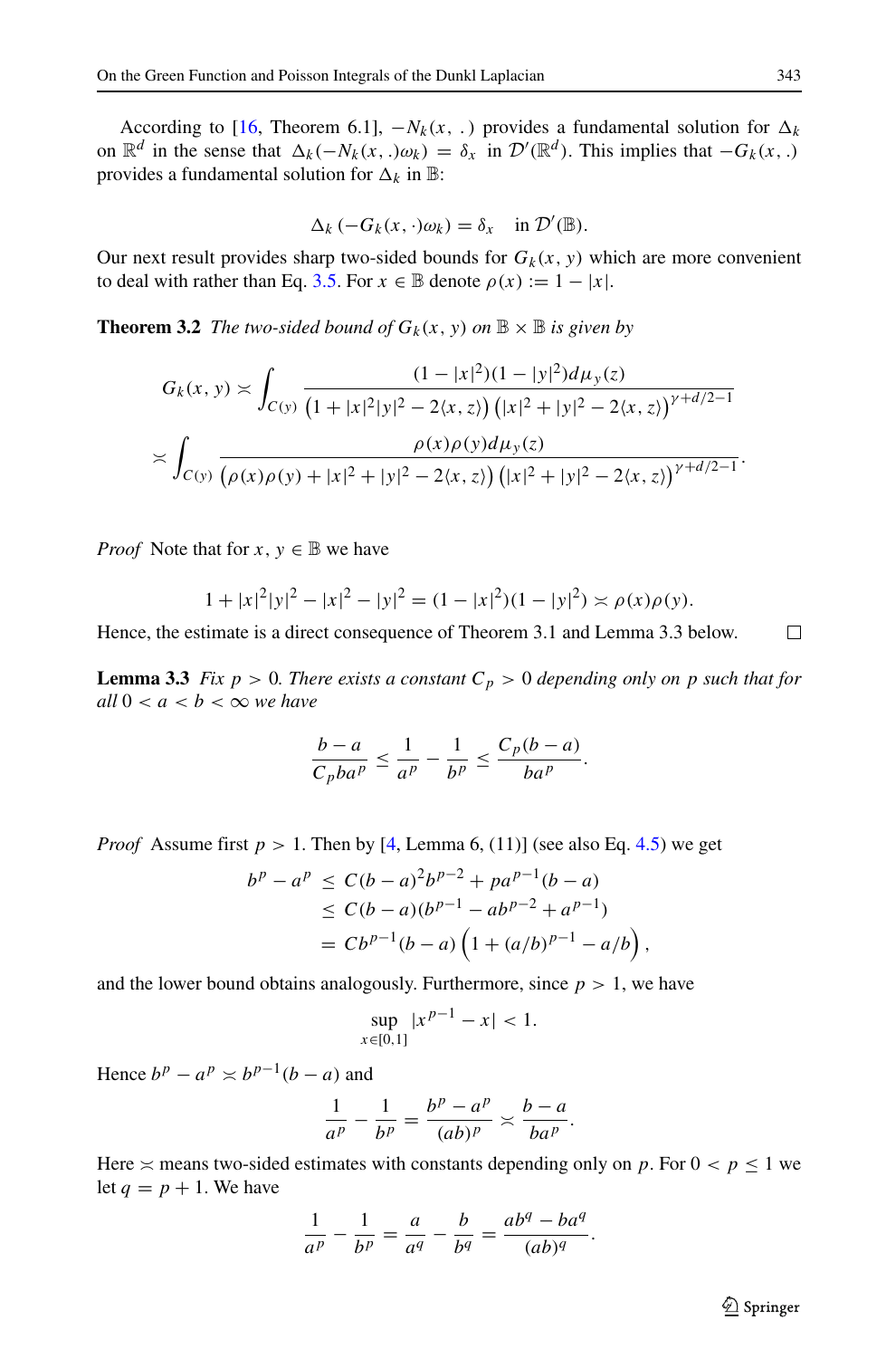Let  $c = b^{1/q}a$ ,  $d = a^{1/q}b$ . Then  $0 < c < d < \infty$  and applying the estimate obtained previously we get

$$
abq - baq = dq - cq \times dq-1(d - c)
$$
  
=  $a(q-1)/qbq-1 (a1/qb - b1/qa)$   
=  $abq-1 (b - b1/qa1-1/q).$ 

Since  $a < b$ , we obtain

$$
b - b^{1/q} a^{1-1/q} = b - (b/a)^{1/q} a \le b - a
$$

and the upper bound follows. To get the lower bound define  $f(x) = b^{1/q} x^{1-1/q}$  for  $x \in$  $[a, b]$ . Then  $f'(x) = (1 - 1/q)(b/x)^{1/q}$  and by the mean value theorem, for some  $\xi \in (a, b)$ we have

$$
b - b^{1/q} a^{1-1/q} = f(b) - f(a) = (1 - 1/q)(b/\xi)^{1/q} (b - a) \ge (1 - 1/q)(b - a).
$$

Therefore

$$
\frac{ab^q - ba^q}{(ab)^q} \asymp \frac{ab^{q-1} (b-a)}{(ab)^q} = \frac{b-a}{ba^p}.
$$

A simple consequence of Theorem 3.2 is the following estimate.

**Corollary 3.4** *Let*  $y_0 \in \mathbb{B}$  *be fixed. There is a constant*  $C > 0$  *depending on d, k and*  $y_0$ *only, such that*

$$
C^{-1}\rho(x)N_k(x, y_0) \le G_k(x, y_0) \le C\rho(x)N_k(x, y_0).
$$

The following classical formula relates the Poisson kernel  $P_k(x, y)$  to the Green function *Gk(x, y)*.

**Proposition 3.5** *For all*  $x \in \mathbb{B}$  *and*  $y \in \mathbb{S}$  *we have* 

$$
P_k(x, y) = -d_k \langle y, \nabla_y G_k(x, y) \rangle.
$$

*Proof* We use the symmetry  $G_k(x, y) = G_k(y, x)$ . By the dominated convergence, we can differentiate under the integral sign in Eq. [3.5](#page-5-0) to see that for all  $x \in \mathbb{B}$  and  $y \in \mathbb{S}$ ,

$$
-d_k\langle y, \nabla_y G_k(x, y)\rangle = (1-|x|^2) \int_{C(x)} \left( |x|^2 + 1 - 2\langle y, z \rangle \right)^{-\gamma - d/2} d\mu_x(z).
$$

With  $f(x) = |x|^{-2\gamma - d}$  and in view of Eq. [2.5](#page-3-1) and representation [\(2.7\)](#page-3-2) for the kernel  $P_k$  we obtain

$$
-d_k\langle y, \nabla_y G_k(x, y)\rangle = (1-|x|^2)f(x \ast_k - y) = P_k(x, y).
$$

### <span id="page-7-0"></span>**4 Poisson-Jensen Formula and Hardy-Stein Identities**

Our first goal in this section is to prove the so-called *Poisson-Jensen formula* for  $\Delta_k$ subharmonic functions on  $\overline{\mathbb{B}}$ . The corresponding result for classical subharmonic functions may be found in [\[21\]](#page-22-20). We will next use the formula to derive the *Hardy-Stein identites* for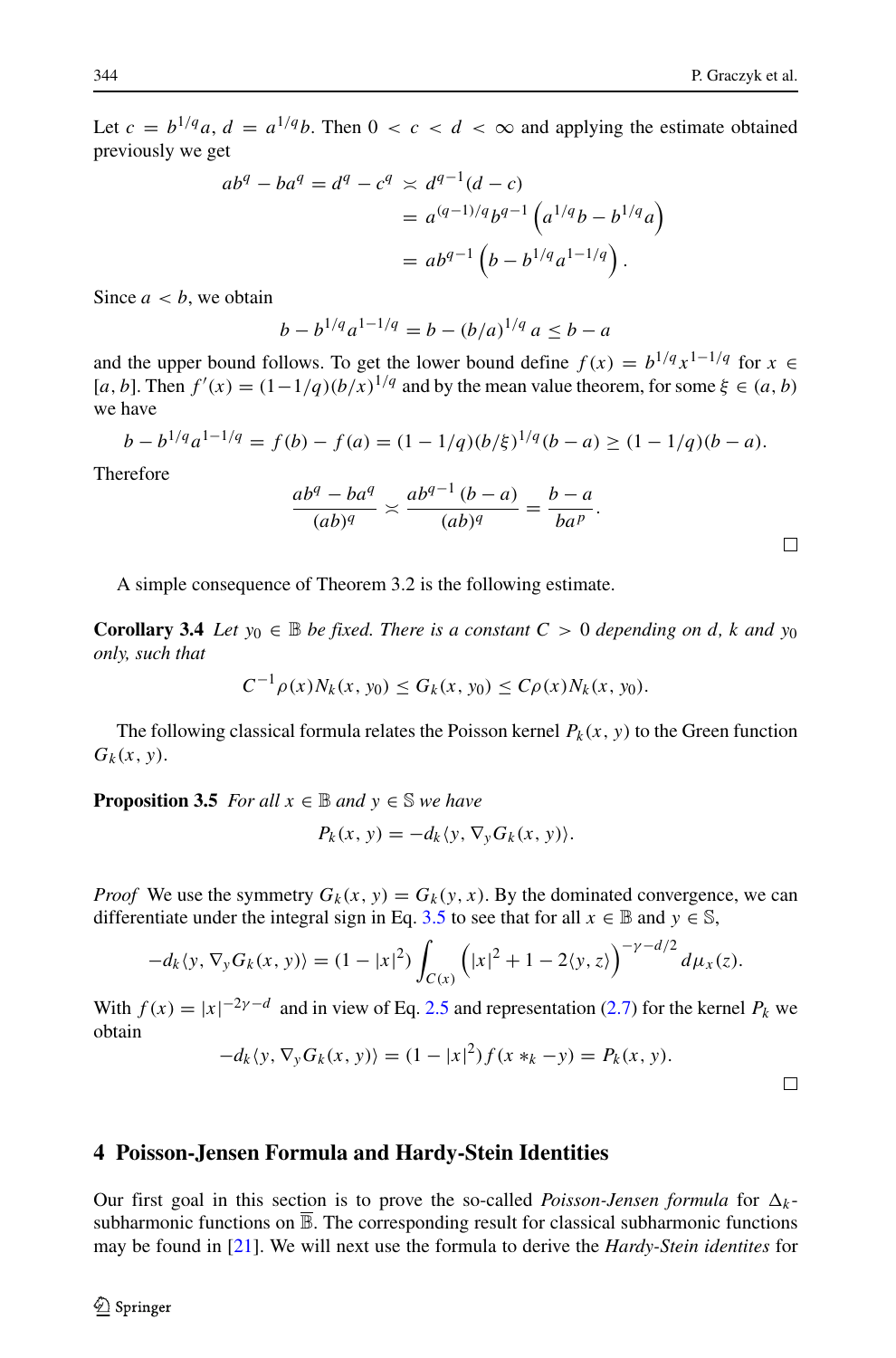$\Delta_k$ -harmonic functions on  $\mathbb B$ , which equivalently characterize the Hardy spaces of  $\Delta_k$  in the spirit of [\[4\]](#page-22-14).

All functions in this section are assumed to be real-valued. Let  $\Omega \subset \mathbb{R}^d$  be a W-invariant open set. We will say that a function  $u \in C^2(\Omega)$  is  $\Delta_k$ -subharmonic on  $\Omega$  if  $\Delta_k u(x) \ge 0$ for all  $x \in \Omega$ . We refer to [\[16\]](#page-22-4) for basic properties and other characterizations of  $\Delta_k$ subharmonic functions. We will further say that a function *u* is  $\Delta_k$ -harmonic (resp.  $\Delta_k$ subharmonic) on  $\overline{B}$  if there exists  $\varepsilon > 0$  such that *u* extends to a  $\Delta_k$ -harmonic (resp.  $\Delta_k$ subharmonic) function on  $\mathbb{B}_{\varepsilon} := \{x : |x| < 1 + \varepsilon\}$ . For  $r > 0$  we define the dilation of a function *u* by  $u_r(x) := u(rx)$ .

The Riesz decomposition theorem [\[16,](#page-22-4) Theorem 7.1, see also Proposition 4.1 and Example 5.1] implies that for every  $\varepsilon > 0$  and every function *u* which is  $\Delta_k$ -subharmonic on  $\mathbb{B}_{\varepsilon} := \{x : |x| < 1 + \varepsilon\}$  there exists a unique  $\Delta_k$ -harmonic function  $h_{\varepsilon}$  on  $\mathbb{B}_{\varepsilon/2} \subset \mathbb{B}_{\varepsilon/2} \subset \mathbb{B}_{\varepsilon}$ such that

<span id="page-8-0"></span>
$$
u(x) = -\int_{\mathbb{B}_{\varepsilon/2}} N_k(x, y) \Delta_k u(x) \omega_k(x) dx + h_{\varepsilon}(x), \quad x \in \mathbb{B}_{\varepsilon/2}.
$$
 (4.1)

Note that  $\Delta_k u(x) \omega_k(x) dx$  is the  $\Delta_k$ -Riesz measure of *u* in this case (see [\[16,](#page-22-4) Section 5] for details). As in the previous section, we denote by  $\sigma$  the surface measure on S and let  $\omega_k \sigma$ denote the measure on S given by  $d\omega_k \sigma(x) = \omega_k(x) d\sigma(x)$ . For  $f \in L^1(\mathbb{S}, \omega_k \sigma)$  we define the Poisson integral of *f* by

$$
P_k[f](x) := \frac{1}{d_k} \int_{\mathbb{S}} P_k(x, z) f(z) \omega_k(z) d\sigma(z), \quad x \in \mathbb{B}.
$$

Our first result is the following property of the Newton kernel of  $\Delta_k$ .

**Lemma 4.1** *For all*  $x \in \mathbb{B}$  *we have* 

$$
P_k[N_k(\cdot, y)](x) = \begin{cases} N_k(x, y) - G_k(x, y), & y \in \mathbb{B}, \\ N_k(x, y), & y \notin \mathbb{B}. \end{cases}
$$

*Proof* For  $y \in \mathbb{B}$  the statement follows from Eq. [3.4.](#page-4-3) Clearly,  $K_k[N_k(\cdot, y)]$  is  $\Delta_k$ -harmonic on  $\mathbb B$  and continuous on  $\overline{\mathbb B}$  with  $K_k[N_k(\cdot, y)](x) = N_k(x, y)$  for all  $x \in \mathbb S$ . By the uniqueness of the solution to the  $\Delta_k$ -Dirichlet problem [\[26\]](#page-23-1) we have  $K_k[N_k(\cdot, y)] = P_k[N_k(\cdot, y)]$  on B. When  $y \in (\overline{\mathbb{B}})^c$ , then  $N_k(\cdot, y)$  is  $\Delta_k$ -harmonic on  $\overline{\mathbb{B}}$ , and hence  $N_k(\cdot, y) = P_k[N_k(\cdot, y)]$  on  $\mathbb{B}$  in this case. Finally, let *y* ∈ S. Since *N<sub>k</sub>*(*·, y*) is  $\Delta_k$ -harmonic on  $\mathbb{B}$ , the dilation *N<sub>k</sub>*(*·, y*)*r* is  $\Delta_k$ -harmonic on  $\overline{\mathbb{B}}$  for any  $0 < r < 1$ . Hence

$$
N_k(rx, y) = \frac{1}{d_k} \int_{\mathbb{S}} P_k(x, z) N_k(rz, y) \omega_k(z) d\sigma(z),
$$

and it is enough to show that the right-hand side above tends to  $P_k[N_k(\cdot, y)](x)$  as  $r \to 1$ . First note that Fatou's lemma gives  $P_k[N_k(\cdot, y)](x) \leq N_k(x, y)$ . By Eq. [3.1,](#page-4-1) for  $z, y \in \mathbb{S}$ we have

$$
N_k(rz, y) = C_k \int_{C(y)} \left( |rz|^2 + |y|^2 - 2\langle rz, v \rangle \right)^{1 - \gamma - d/2} d\mu_y(v).
$$

For  $v \in C(y)$  write  $v = \sum_{g \in W} \lambda_g(v) gy$ , where  $\lambda_g(v) \ge 0$  for all  $g \in W$  and  $\sum_{g \in W} \lambda_g(v) = 1$ . This gives

$$
|rz|^2 + |y|^2 - 2\langle rz, v \rangle = \sum_{g \in W} \lambda_g(v) |rz - gy|^2.
$$

 $\textcircled{2}$  Springer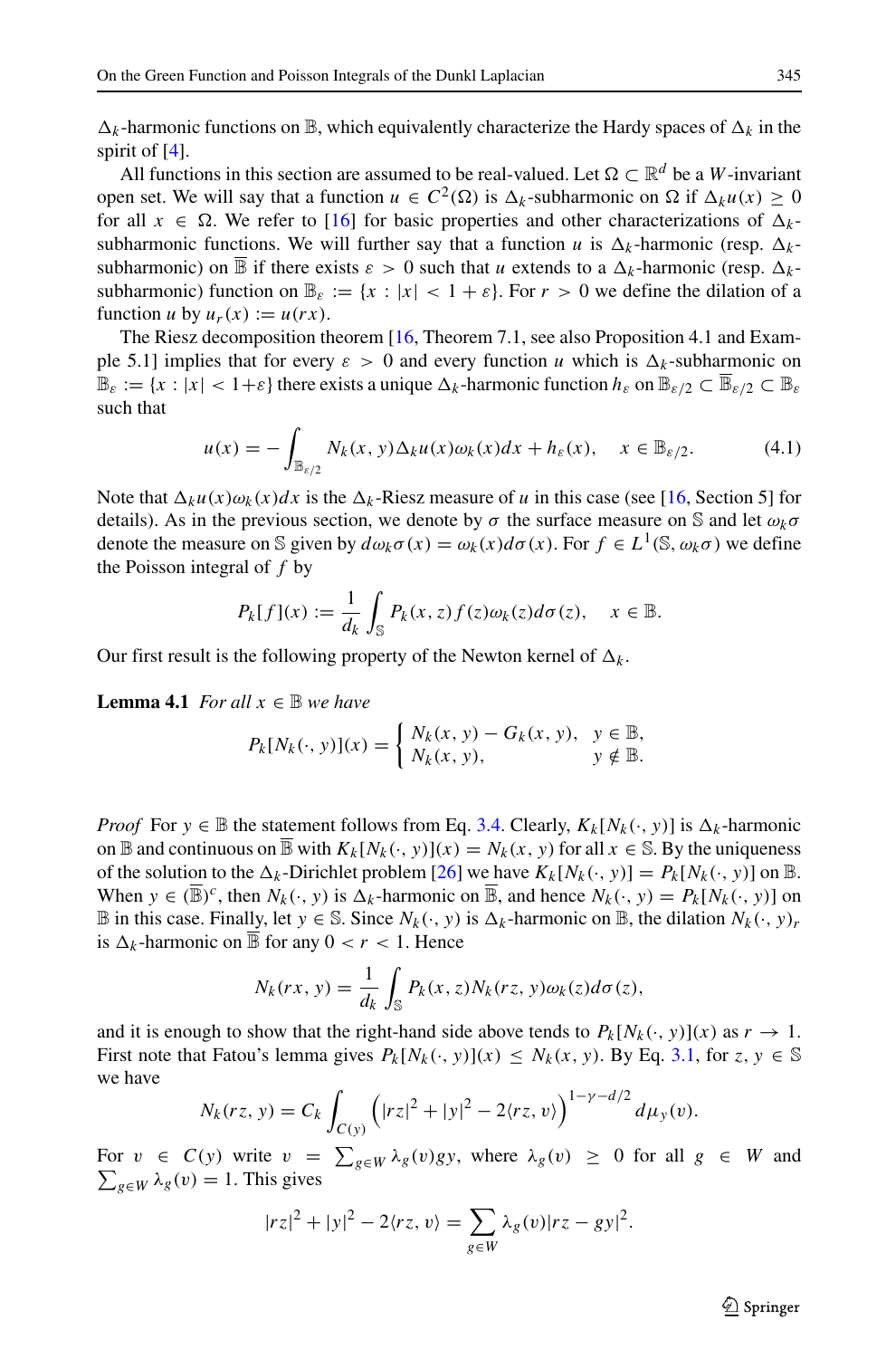Furthermore, since  $|z| = |gy| = 1$ , we have  $|rz - gy| \ge |rz - ry|$  for any  $0 < r < 1$ . Consequently,

$$
|rz|^2 + |y|^2 - 2\langle rz, v \rangle \ge r^2(|z|^2 + |y|^2 - 2\langle z, v \rangle),
$$

and  $N_k(rz, y) \le r^{2-2\gamma - d} N_k(z, y)$ . Therefore,  $N_k(rz, y) \le CN_k(z, y)$  for all  $1/2 < r < 1$ and  $P_k[N_k(\cdot, y)](x) \leq N_k(x, y) < \infty$ . The dominated convergence theorem gives the result. result.

As a consequence of Eq. [4.1](#page-8-0) and Lemma 4.1 we obtain the following Poisson-Jensen formula.

**Theorem 4.2** *Let u be*  $\Delta_k$ -subharmonic on  $\overline{\mathbb{B}}$ *. Then for every*  $x \in \mathbb{B}$  *we have* 

$$
u(x) = \frac{1}{d_k} \int_{\mathbb{S}} P_k(x, y) u(y) \omega_k(y) d\sigma(y) - \int_{\mathbb{B}} G_k(x, y) \Delta_k u(y) \omega_k(y) dy.
$$

*Proof* Choose  $\varepsilon > 0$  such that *u* extends to a  $\Delta_k$ -subharmonic function on  $\mathbb{B}_{\varepsilon}$ . By Eq. [4.1,](#page-8-0)

$$
u(x) = -\int_{\mathbb{B}_{\varepsilon/2}} N_k(x, y) \Delta_k u(x) \omega_k(x) dx + h_{\varepsilon}(x), \quad x \in \mathbb{B}_{\varepsilon/2},
$$

where  $h_{\varepsilon}$  is  $\Delta_k$ -harmonic on  $\mathbb{B}_{\varepsilon/2}$ . Evaluating the Poisson integral of both sides and applying Fubini's theorem and Lemma 4.1 we get

$$
P_k[u](x) = \frac{1}{d_k} \int_{\mathbb{S}} P_k(x, y)u(y)\omega_k(y)d\sigma(y)
$$
  
\n
$$
= \frac{1}{d_k} \int_{\mathbb{S}} P_k(x, y) \left( -\int_{\mathbb{B}_{\varepsilon/2}} N_k(y, z) \Delta_k u(z)\omega_k(z)dz + h_{\varepsilon}(y) \right) \omega_k(y)d\sigma(y)
$$
  
\n
$$
= -\int_{\mathbb{B}_{\varepsilon/2}} \left( \frac{1}{d_k} \int_{\mathbb{S}} P_k(x, y)N_k(y, z)\omega_k(y)d\sigma(y) \right) \Delta_k u(z)\omega_k(z)dz + h_{\varepsilon}(x)
$$
  
\n
$$
= \int_{\mathbb{B}} (G_k(x, z) - N_k(x, z)) \Delta_k u(z)\omega_k(z)dz
$$
  
\n
$$
- \int_{\mathbb{B}_{\varepsilon/2} \setminus \mathbb{B}} N_k(x, z) \Delta_k u(z)\omega_k(z)dz + h_{\varepsilon}(x)
$$
  
\n
$$
= \int_{\mathbb{B}} G_k(x, z) \Delta_k u(z)\omega_k(z)dz + u(x).
$$

Let  $1 \leq p \leq \infty$ . The Hardy space  $H_k^p(\mathbb{B})$  is defined as the family of those  $\Delta_k$ -harmonic functions on B which satisfy

$$
||u||_{H^p} := \sup_{0 \le r < 1} ||u_r||_{L^p(\omega_k \sigma)} < \infty.
$$

By [\[26,](#page-23-1) Theorem 2.2 and Theorem 2.3],  $u \in H_k^p(\mathbb{B})$  for a given  $1 < p \le \infty$  if and only if  $u = P_k[f]$  for some  $f \in L^p(\mathbb{S}, \omega_k \sigma)$ , and in this case  $||u||_{H^p} = ||f||_{L^p(\omega_k \sigma)}$ . This implies that

<span id="page-9-0"></span>
$$
||u||_{H^p} = \lim_{r \to 1} ||u_r||_{L^p(\omega_k \sigma)}
$$
(4.2)

for any  $\Delta_k$ -harmonic function *u* on  $\mathbb B$ . As an application of Theorem 4.2, we will give an equivalent characterization of the spaces  $H_k^p(\mathbb{B})$ ,  $1 < p < \infty$ , in terms of the Hardy-Stein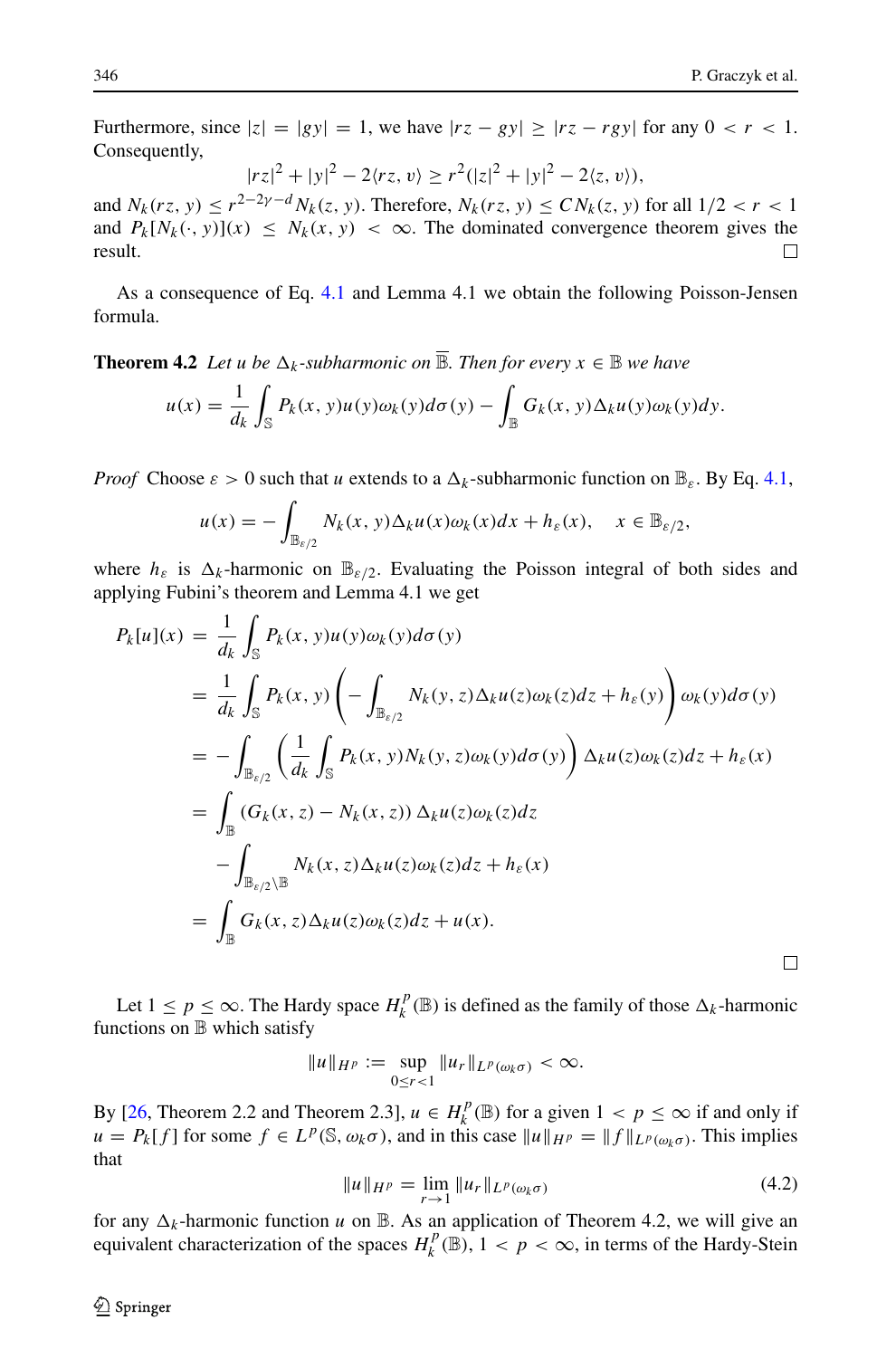identities. The approach is inspired by [\[4\]](#page-22-14), where similar description was obtained for Hardy spaces of the classical Laplacian  $\triangle$  and the fractional Laplacian  $\triangle^{\alpha/2}$ .

Let  $1 < p < \infty$ . For  $a, b \in \mathbb{R}$  we set

$$
F(a,b) = |b|^p - |a|^p - pa|a|^{p-2}(b-a).
$$
 (4.3)

Here  $F(a, b) = |b|^p$  if  $a = 0$ , and  $F(a, b) = (p - 1)|a|^p$  if  $b = 0$ . For instance, if  $p = 2$ , then  $F(a, b) = (b - a)^2$ . Generally,  $F(a, b)$  is the second-order Taylor remainder of  $\mathbb{R} \ni x \mapsto |x|^p$ , therefore by convexity,  $F(a, b) \ge 0$ . Furthermore, for  $1 < p < \infty$  and *<sup>ε</sup>* <sup>∈</sup> <sup>R</sup> we define

$$
F_{\varepsilon}(a,b) = (b^2 + \varepsilon^2)^{p/2} - (a^2 + \varepsilon^2)^{p/2} - pa(a^2 + \varepsilon^2)^{(p-2)/2}(b-a). \tag{4.4}
$$

Since  $F_{\varepsilon}(a, b)$  is the second-order Taylor remainder of  $\mathbb{R} \ni x \mapsto (x^2 + \varepsilon^2)^{p/2}$ , by convexity,  $F_{\varepsilon}(a, b) \ge 0$ . Of course,  $F_{\varepsilon}(a, b) \to F_0(a, b) = F(a, b)$  as  $\varepsilon \to 0$ . The next result is proved in [\[4,](#page-22-14) Lemma 6].

**Lemma 4.3** *For every*  $p > 1$  *there is a constant*  $C > 0$  *depending on*  $p$  *only such that* 

<span id="page-10-0"></span>
$$
C^{-1}(b-a)^{2}(|b| \vee |a|)^{p-2} \le F(a,b) \le C(b-a)^{2}(|b| \vee |a|)^{p-2}, \quad a, b \in \mathbb{R}.\tag{4.5}
$$

 $If p \in (1, 2)$ *, then* 

<span id="page-10-3"></span>
$$
0 \le F_{\varepsilon}(a, b) \le \frac{1}{p-1} F(a, b), \quad \varepsilon, a, b \in \mathbb{R}.
$$
 (4.6)

The following explicit formulas shed some light on the meaning of the function *F*.

**Lemma 4.4** *Let u be of class*  $C^2$  *in the neighborhood of*  $x \in \mathbb{R}^d$ . *Then for*  $2 \leq p \leq \infty$  *we have*

<span id="page-10-1"></span>
$$
\Delta_k |u(x)|^p = p(p-1)|u(x)|^{p-2} |\nabla u(x)|^2 + 2 \sum_{\alpha \in R_+} k(\alpha) \frac{F(u(x), u(\sigma_\alpha(x)))}{\langle \alpha, x \rangle^2} + pu(x)|u(x)|^{p-2} \Delta_k u(x).
$$
\n(4.7)

*When*  $1 < p < \infty$  *and*  $\varepsilon > 0$ *, then* 

<span id="page-10-2"></span>
$$
\Delta_k |u(x) + i\varepsilon|^p = p|u(x) + i\varepsilon|^{p-4} \left[ (p-1)u(x)^2 + \varepsilon^2 \right] |\nabla u(x)|^2
$$
\n
$$
+ 2 \sum_{\alpha \in R_+} k(\alpha) \frac{F_\varepsilon(u(x), u(\sigma_\alpha(x)))}{\langle \alpha, x \rangle^2} + pu(x) |u(x) + i\varepsilon|^{p-2} \Delta_k u(x).
$$
\n(4.8)

*Proof* When  $2 \le p < \infty$  or  $u(x) \ne 0$  we write  $|u(x)|^p = (u(x)^2)^{p/2}$  and a straightforward calculation gives

$$
\nabla |u(x)|^p = pu(x)|u(x)|^{p-2}\nabla u(x),
$$
  
\n
$$
\Delta |u(x)|^p = p(p-1)|u(x)|^{p-2}|\nabla u(x)|^2 + pu(x)|u(x)|^{p-2}\Delta u(x).
$$

Note that

$$
|u(\sigma_{\alpha}(x))|^{p} - |u(x)|^{p} = F(u(x), u(\sigma_{\alpha}(x))) + pu(x)|u(x)|^{p-2}(u(\sigma_{\alpha}(x)) - u(x)).
$$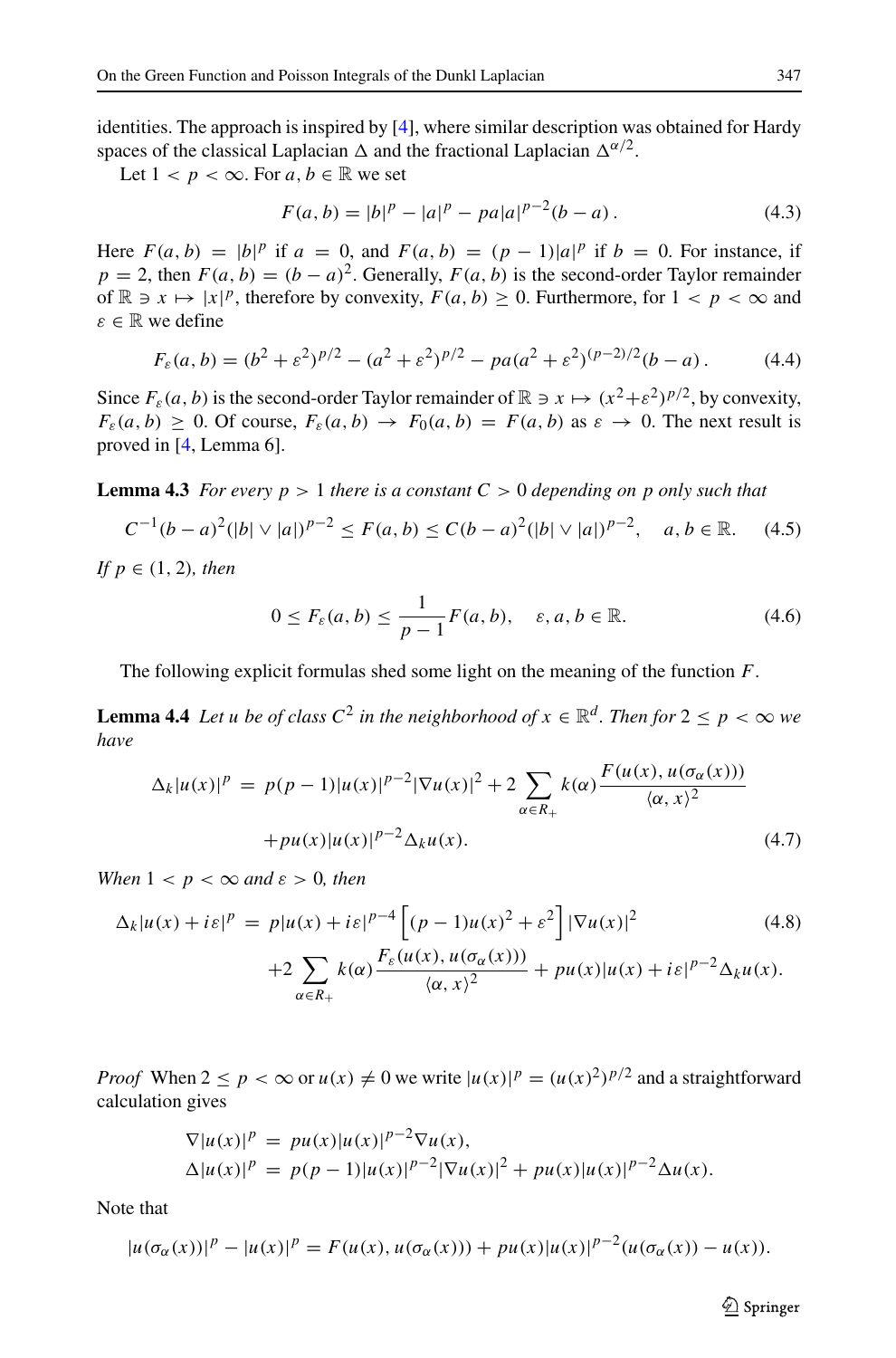$\Box$ 

Hence

$$
\Delta_k |u(x)|^p = \Delta |u(x)|^p + 2 \sum_{\alpha \in R_+} k(\alpha) \left( \frac{\langle \nabla |u(x)|^p, \alpha \rangle}{\langle \alpha, x \rangle} + \frac{|u(\sigma_\alpha(x))|^p - |u(x)|^p}{\langle \alpha, x \rangle^2} \right)
$$
  
\n
$$
= p(p-1)|u(x)|^{p-2} |\nabla u(x)|^2 + pu(x)|u(x)|^{p-2} \Delta u(x)
$$
  
\n
$$
+ 2pu(x)|u(x)|^{p-2} \sum_{\alpha \in R_+} k(\alpha) \left( \frac{\langle \nabla u(x), \alpha \rangle}{\langle \alpha, x \rangle} + \frac{(u(\sigma_\alpha(x)) - u(x))}{\langle \alpha, x \rangle^2} \right)
$$
  
\n
$$
+ 2 \sum_{\alpha \in R_+} k(\alpha) \frac{F(u(x), u(\sigma_\alpha(x)))}{\langle \alpha, x \rangle^2},
$$

and Eq. [4.7](#page-10-1) follows. For  $1 < p < \infty$  and  $\varepsilon > 0$  we have

$$
\nabla |u(x) + i\varepsilon|^p = pu(x)|u(x) + i\varepsilon|^{p-2}\nabla u(x),
$$
  
\n
$$
\Delta |u(x) + i\varepsilon|^p = p|u(x) + i\varepsilon|^{p-4} \left[ (p-1)u(x)^2 + \varepsilon^2 \right] |\nabla u(x)|^2
$$
  
\n
$$
+ p|u(x) + i\varepsilon|^{p-2}u(x)\Delta u(x),
$$

and

$$
|u(\sigma_{\alpha}(x)) + i\varepsilon|^p - |u(x) + i\varepsilon|^p = F_{\varepsilon}(u(x), u(\sigma_{\alpha}(x)))
$$
  
+ 
$$
p u(x)|u(x) + i\varepsilon|^{p-2}(u(\sigma_{\alpha}(x)) - u(x)).
$$

The rest of the proof is similar to the previous case.

We are now ready to prove the Hardy-Stein identities.

**Theorem 4.5** *Let*  $1 < p < \infty$ *. Then for any*  $u \in H_k^p(\mathbb{B})$  *we have* 

$$
||u||_{H^{p}}^{p} = |u(0)|^{p} + C_{k} \int_{\mathbb{B}} (|y|^{2-2\gamma-d} - 1)[p(p-1)|u(y)|^{p-2}|\nabla u(y)|^{2}
$$
  
+2
$$
\sum_{\alpha \in R_{+}} k(\alpha) \frac{F(u(y), u(\sigma_{\alpha}(y)))}{\langle \alpha, y \rangle^{2}}] \omega_{k}(y) dy.
$$

*In fact, a*  $\Delta_k$ *-harmonic function u on*  $\mathbb B$  *belongs to*  $H_k^p(\mathbb B)$  *if and only if the integral above is finite.*

*Proof* Suppose *v* is  $\Delta_k$ -subharmonic on  $\mathbb B$ . Then  $v_r$  is  $\Delta_k$ -subharmonic on  $\overline{\mathbb B}$  for any 0 < *r <* 1. By Theorem 4.2,

<span id="page-11-0"></span>
$$
v(0) = \frac{1}{d_k} \int_{\mathbb{S}} v_r(y) \omega_k(y) d\sigma(y) - \int_{\mathbb{B}} G_k(0, y) (\Delta_k v_r)(y) \omega_k(y) dy.
$$
 (4.9)

Since  $(\Delta_k v_r)(x) = r^2(\Delta_k v)_r(x)$ , by Eq. [3.5](#page-5-0) we have

<span id="page-11-1"></span>
$$
\int_{\mathbb{B}} G_k(0, y)(\Delta_k v_r)(y)\omega_k(y)dy = C_k r^2 \int_{\mathbb{B}} (|y|^{2-2\gamma-d}-1)(\Delta_k v)(ry)\omega_k(y)dy
$$
  
=  $C_k \int_{B(0,r)} (|z|^{2-2\gamma-d}-r^{2-2\gamma-d})\Delta_k v(z)\omega_k(z)dz$ , (4.10)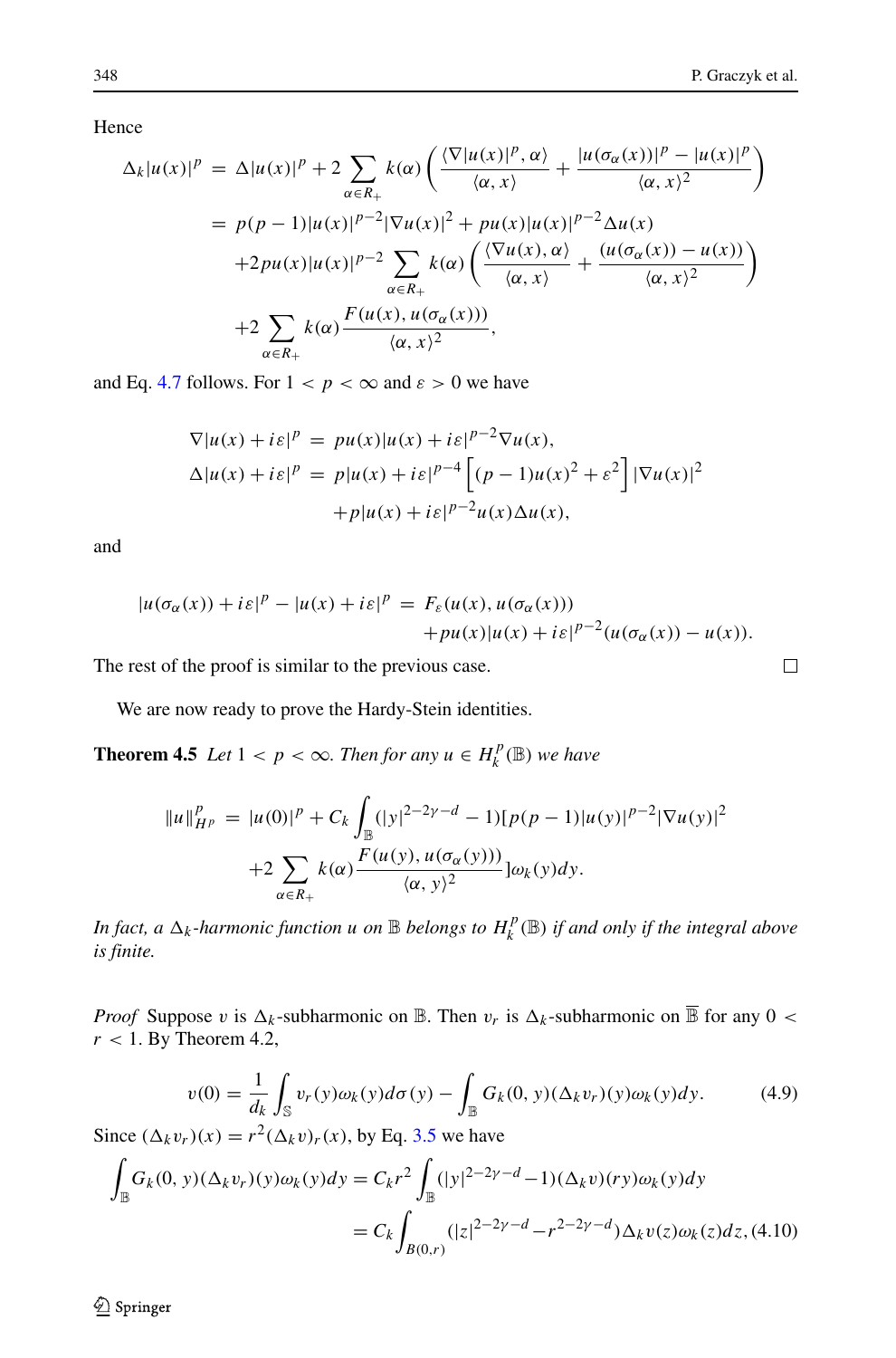where  $B(0, r) := \{x \in \mathbb{R}^d : |x| < r\}$ . Let now *u* be  $\Delta_k$ -harmonic on  $\mathbb B$  and suppose first  $2 \le p < \infty$ . Then  $|u|^p$  is of class  $C^2$  on  $\mathbb B$  and by Eq. [4.7](#page-10-1) we have

$$
\Delta_k |u(x)|^p = p(p-1)|u(x)|^{p-2} |\nabla u(x)|^2 + 2 \sum_{\alpha \in R_+} k(\alpha) \frac{F(u(x), u(\sigma_\alpha(x)))}{\langle \alpha, x \rangle^2}.
$$

In particular,  $\Delta_k |u|^p \ge 0$  on  $\mathbb B$  so Eqs. [4.9](#page-11-0) and [4.10](#page-11-1) apply to  $v = |u|^p$ . Let  $r \to 1$ . By Eq. [4.2,](#page-9-0)

$$
\frac{1}{d_k}\int_{\mathbb{S}}|u(ry)|^p\omega_k(y)d\sigma(y)\to\|u\|_{H^p}^p,
$$

and by the monotone convergence,

$$
C_k \int_{B(0,r)} (|y|^{2-2\gamma-d} - r^{2-2\gamma-d}) \Delta_k |u(z)|^p \omega_k(z) dz
$$
  
\n
$$
\rightarrow \int_{\mathbb{B}} G_k(0, z) \Delta_k |u(z)|^p \omega_k(z) dz.
$$

This gives the result for  $p \ge 2$ . Assume now  $1 < p < 2$  and let  $\varepsilon > 0$ . Then  $|u + i\varepsilon|^p$  is of class  $C^2$  on  $\mathbb B$  and by Eq. [4.8](#page-10-2) we have

$$
\Delta_k |u(x) + i\varepsilon|^p = p |u(x) + i\varepsilon|^{p-4} \left[ (p-1)u(x)^2 + \varepsilon^2 \right] |\nabla u(x)|^2
$$

$$
+ 2 \sum_{\alpha \in R_+} k(\alpha) \frac{F_{\varepsilon}(u(x), u(\sigma_\alpha(x)))}{\langle \alpha, x \rangle^2}.
$$

Since  $\Delta_k |u + i\varepsilon|^p \ge 0$  on  $\mathbb{B}$ , we can apply Eqs. [4.9](#page-11-0) and [4.10](#page-11-1) to  $v = |u + i\varepsilon|^p$ . This gives

$$
|u(0) + i\varepsilon|^p = \frac{1}{d_k} \int_{\mathbb{S}} |u(ry) + i\varepsilon|^p \omega_k(y) d\sigma(y)
$$

$$
-C_k \int_{B(0,r)} (|y|^{2-2\gamma-d} - r^{2-2\gamma-d}) \Delta_k |u(y) + i\varepsilon|^p \omega_k(y) dy.
$$

Let  $\varepsilon \to 0$ . Then

$$
\Delta_k|u(x)+i\varepsilon|^p \to p(p-1)|u(x)|^{p-2}|\nabla u(x)|^2 + 2\sum_{\alpha \in R_+} k(\alpha) \frac{F(u(x), u(\sigma_\alpha(x)))}{\langle \alpha, x \rangle^2}
$$

for a.e.  $x \in \mathbb{B}$ , and

$$
\int_{\mathbb{S}} |u(ry) + i\varepsilon|^p \omega_k(y) d\sigma(y) \to \int_{\mathbb{S}} |u(ry)|^p \omega_k(y) d\sigma(y).
$$

Fatou's lemma, Eq. [4.6](#page-10-3) and dominated convergence give

$$
|u(0)|^{p} = \frac{1}{d_{k}} \int_{\mathbb{S}} |u(ry)|^{p} \omega_{k}(y) d\sigma(y) - C_{k} \int_{B(0,r)} (|y|^{2-2\gamma-d} - r^{2-2\gamma-d})
$$
  
 
$$
\times [p(p-1)|u(x)|^{p-2} |\nabla u(x)|^{2} + 2 \sum_{\alpha \in R_{+}} k(\alpha) \frac{F(u(x), u(\sigma_{\alpha}(x)))}{\langle \alpha, x \rangle^{2}} ]\omega_{k}(y) dy.
$$

Let  $r \to 1$ . The final conclusion follows from Eq. [4.2](#page-9-0) and monotone convergence.

An immediate consequence of Theorem 4.5 and [\[26,](#page-23-1) Theorem 2.2 and Theorem 2.3] is the following identity.

 $\Box$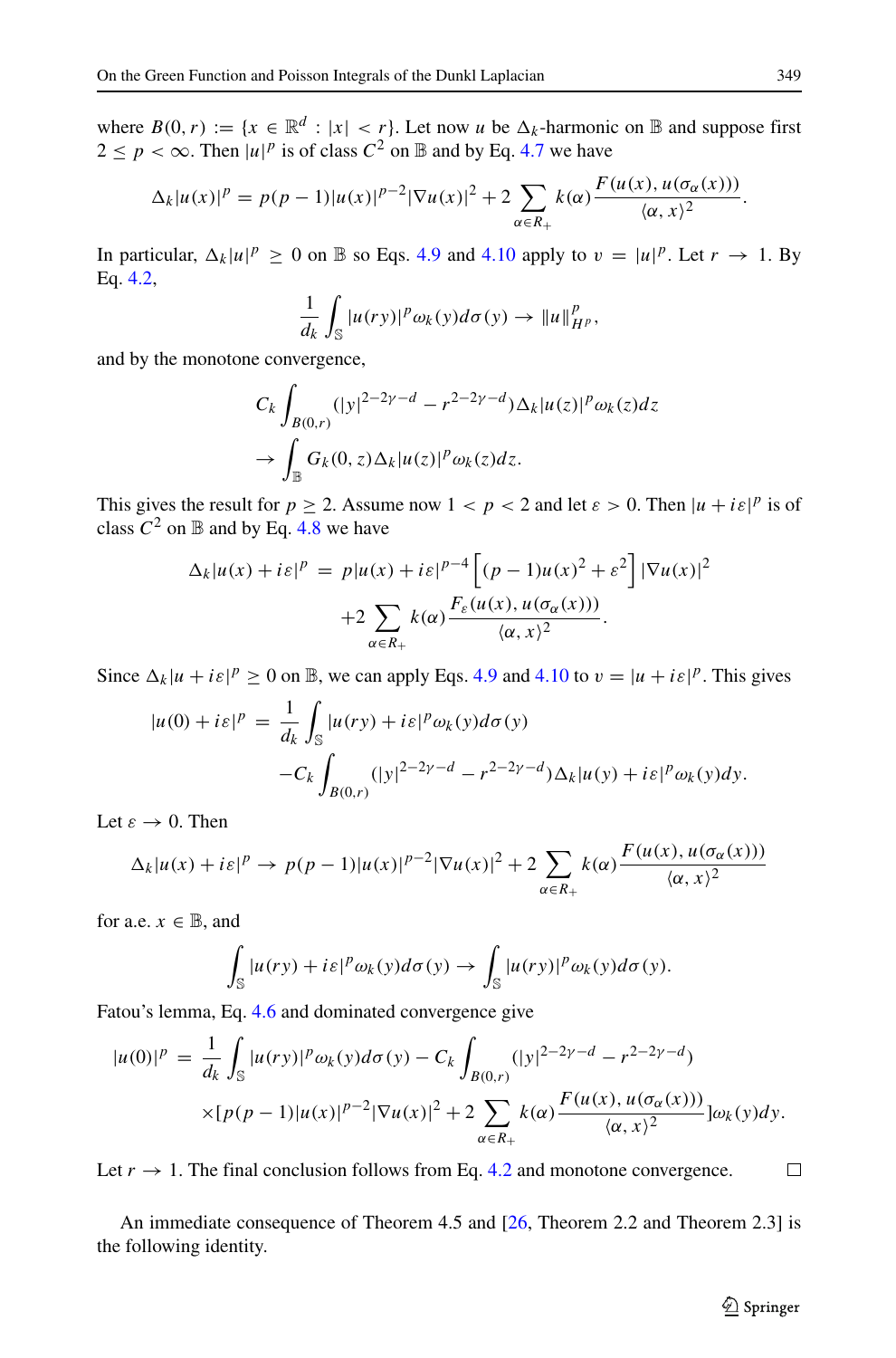**Corollary 4.6** *Let*  $1 < p < \infty$ *,*  $f \in L^p(\mathbb{S}, \omega_k \sigma)$  *and set*  $u = P_k[f]$ *. Then* 

$$
\int_{\mathbb{S}} |f(x)|^p \omega_k(x) d\sigma(x) = |u(0)|^p + C_k \int_{\mathbb{B}} (|y|^{2-2\gamma-d} - 1) \times [p(p-1)|u(y)|^{p-2} |\nabla u(y)|^2 + 2 \sum_{\alpha \in R_+} k(\alpha) \frac{F(u(y), u(\sigma_\alpha(y)))}{\langle \alpha, y \rangle^2}] \omega_k(y) dy.
$$

#### <span id="page-13-0"></span>**5 Sharp Estimates of the Green Function and Poisson Kernel in Rank One**

In this part we consider the rank one case. The basic situation is that of the root system  $A_1 = \{\pm \frac{1}{\sqrt{2}}\}$  $\overline{z}(e_1 - e_2)$ } in  $\mathbb{R}^2$ , where  $e_1, e_2$  denote the standard basis vectors. We choose  $\alpha = \frac{1}{\sqrt{2}}$  $\frac{1}{2}(e_1 - e_2)$  as positive root and let  $\sigma_\alpha(x_1, x_2) = (x_2, x_1)$  denote the reflection corresponding to *α*. To simplify formulas, it will be convenient to switch to the orthonormal basis

$$
(e'_1, e'_2) = (\frac{1}{\sqrt{2}}(e_1 - e_2), \frac{1}{\sqrt{2}}(e_1 + e_2))
$$

and write  $x \in \mathbb{R}^2$  as  $x = (x_1, x_2)$  with coordinates  $x_1, x_2$  with respect to the basis  $(e'_1, e'_2)$ . The reflection  $\sigma$  writes  $\sigma(x_1, x_2) = (-x_1, x_2)$ . By formula [\(2.2\)](#page-2-1) we obtain

$$
V_k f(y) = c_k \int_{-1}^1 f(t y_1, y_2) (1 - t)^{k-1} (1 + t)^k dt.
$$

This case has a nice motivation, namely the potential theory of a 2-dimensional *k*-Dyson Brownian Motion, which corresponds to the *W*-invariant Dunkl process in this case.

More generally, we will consider the rank one case with root system  $A_1$  in  $\mathbb{R}^d$ , with the intertwining operator given by

<span id="page-13-3"></span>
$$
V_k f(y) = c_k \int_{-1}^1 f(t y_1, y_2, ..., y_d) (1 - t)^{k-1} (1 + t)^k dt.
$$
 (5.1)

Though this generalization seems elementary from the algebraic point of view, it reveals nontrival analytic phenomena which are strongly dependent on the underlying dimension. Note that in the rank one case we have  $\gamma = k$ , and as before we work under the assumption  $d + 2k > 2$ .

The Newton kernel  $(3.1)$  can be written as

<span id="page-13-1"></span>
$$
N_k(x, y) = \widetilde{C}_k \int_{-1}^1 \frac{(1-t)^{k-1}(1+t)^k dt}{\left(|x|^2 + |y|^2 - 2(tx_1y_1 + x_2y_2 + \dots + x_dy_d)\right)^{k+d/2-1}},
$$
(5.2)

where  $C_k = c_k C_k$  and the constants  $c_k$ ,  $C_k$  were defined in Eqs. [2.2](#page-2-1) and [3.2.](#page-4-4) The reflection *σ* writes

$$
\sigma(x_1, x_2, ..., x_d) = (-x_1, x_2, ..., x_d).
$$

We then have

<span id="page-13-2"></span>
$$
|x|^{2} + |y|^{2} - 2(tx_{1}y_{1} + x_{2}y_{2} + ... + x_{d}y_{d}) = |x - y|^{2} + 2x_{1}y_{1}(1 - t)
$$
(5.3)  
= 
$$
|x - \sigma y|^{2} - 2x_{1}y_{1}(1 + t).
$$

Our first result in this section characterizes the asymptotic behaviour of the Newton kernel *Nk(x, y)*.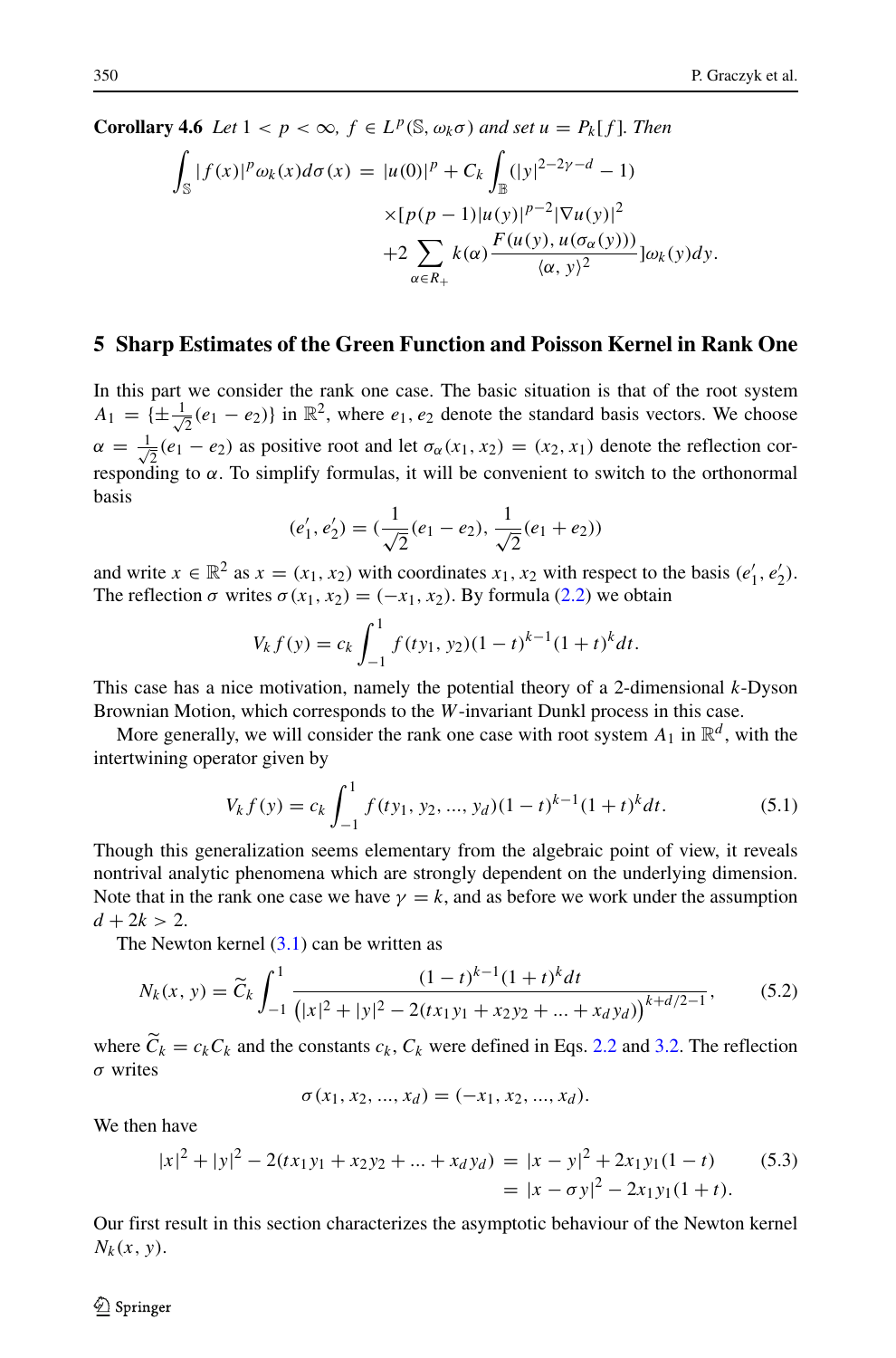**Theorem 5.1** *Let*  $\Phi(x, y) := |x - y| \vee |x - \sigma y|$ *. The two-sided bound of*  $N_k(x, y)$  *on*  $\mathbb{R}^d \times \mathbb{R}^d$  *is the following.* 

1. *If*  $d = 2$ *, then* 

$$
N_k(x, y) \asymp \frac{1}{\Phi(x, y)^{2k}} \left[ 1 \vee \log \left( \frac{|x_1 y_1|}{|x - y|^2} \right) \right]. \tag{5.4}
$$

2. *If d* = 3*, then*

$$
N_k(x, y) \asymp \frac{1}{\Phi(x, y)^{2k} |x - y|}.
$$
\n(5.5)

3. *If*  $d = 4$ *, then* 

<span id="page-14-3"></span>
$$
N_k(x, y) \asymp \frac{1}{\Phi(x, y)^{2k} |x - y|^2} \left[ 1 \vee \log \left( \frac{|x_1 y_1|}{|x - \sigma y|^2} \right) \right].
$$
 (5.6)

4. *If*  $d \geq 5$ *, then* 

<span id="page-14-4"></span>
$$
N_k(x, y) \asymp \frac{1}{\Phi(x, y)^{2k} |x - y|^2 (|x - y| \wedge |x - \sigma y|)^{d - 4}}.
$$
\n(5.7)

Theorem 5.1 is a direct consequence of Lemma 5.2 and Lemma 5.3 below.

**Lemma 5.2** *The two-sided bound of*  $N_k(x, y)$  *on*  $\{(x, y) \in \mathbb{R}^d \times \mathbb{R}^d : x_1y_1 \ge 0\}$  *is as follows.*

1. *If*  $d = 2$ *, then* 

<span id="page-14-0"></span>
$$
N_k(x, y) \asymp \frac{1}{|x - \sigma y|^{2k}} \left[ 1 \vee \log \left( \frac{x_1 y_1}{|x - y|^2} \right) \right].
$$
 (5.8)

2. *If d* ≥ 3*, then*

<span id="page-14-1"></span>
$$
N_k(x, y) \asymp \frac{1}{|x - \sigma y|^{2k} |x - y|^{d - 2}}.
$$
\n(5.9)

*Proof* Denote  $\zeta = |x - y|^2$  and  $\eta = x_1y_1$ . Since  $x_1y_1 \ge 0$  we have  $\zeta + \eta \asymp |x - \sigma y|^2$ . By Eqs. [5.2](#page-13-1) and [5.3](#page-13-2) we have

<span id="page-14-2"></span>
$$
N_k(x, y) = C_k \int_{-1}^1 \frac{(1-t)^{k-1}(1+t)^k dt}{(\zeta + 2\eta(1-t))^{k+d/2 - 1}} = C_k \int_0^2 \frac{s^{k-1}(2-s)^k ds}{(\zeta + 2\eta s)^{k+d/2 - 1}}.
$$
(5.10)

We write  $N_k(x, y) = C_k(I_1 + I_2)$ , where

$$
I_1 = \int_0^1 \frac{s^{k-1}(2-s)^k ds}{(\zeta+2\eta s)^{k+d/2-1}} \asymp \int_0^1 \frac{s^{k-1} ds}{(\zeta+\eta s)^{k+d/2-1}},
$$

and

$$
I_2 = \int_1^2 \frac{s^{k-1}(2-s)^k ds}{(\zeta+2\eta s)^{k+d/2-1}} \approx \int_1^2 \frac{(2-s)^k ds}{(\zeta+\eta s)^{k+d/2-1}} \approx (\zeta+\eta)^{1-k-d/2}.
$$

For  $\eta = 0$  the estimates of the lemma are obvious, so assume  $\eta > 0$ . Using the change of variables  $s = u\zeta$  we get

$$
I_1 \approx \int_0^{1/\zeta} \frac{\zeta^k u^{k-1} du}{(\zeta + \zeta \eta u)^{k+d/2-1}} = \zeta^{1-d/2} \int_0^{1/\zeta} \frac{u^{k-1} du}{(1 + \eta u)^{k+d/2-1}}
$$
  
=  $\zeta^{1-d/2} \int_0^{1/\zeta} \frac{du}{u^{d/2} (1/u + \eta)^{k+d/2-1}} = \zeta^{1-d/2} \int_\zeta^\infty \frac{w^{d/2-2} dv}{(w + \eta)^{k+d/2-1}}.$ 

 $\mathcal{D}$  Springer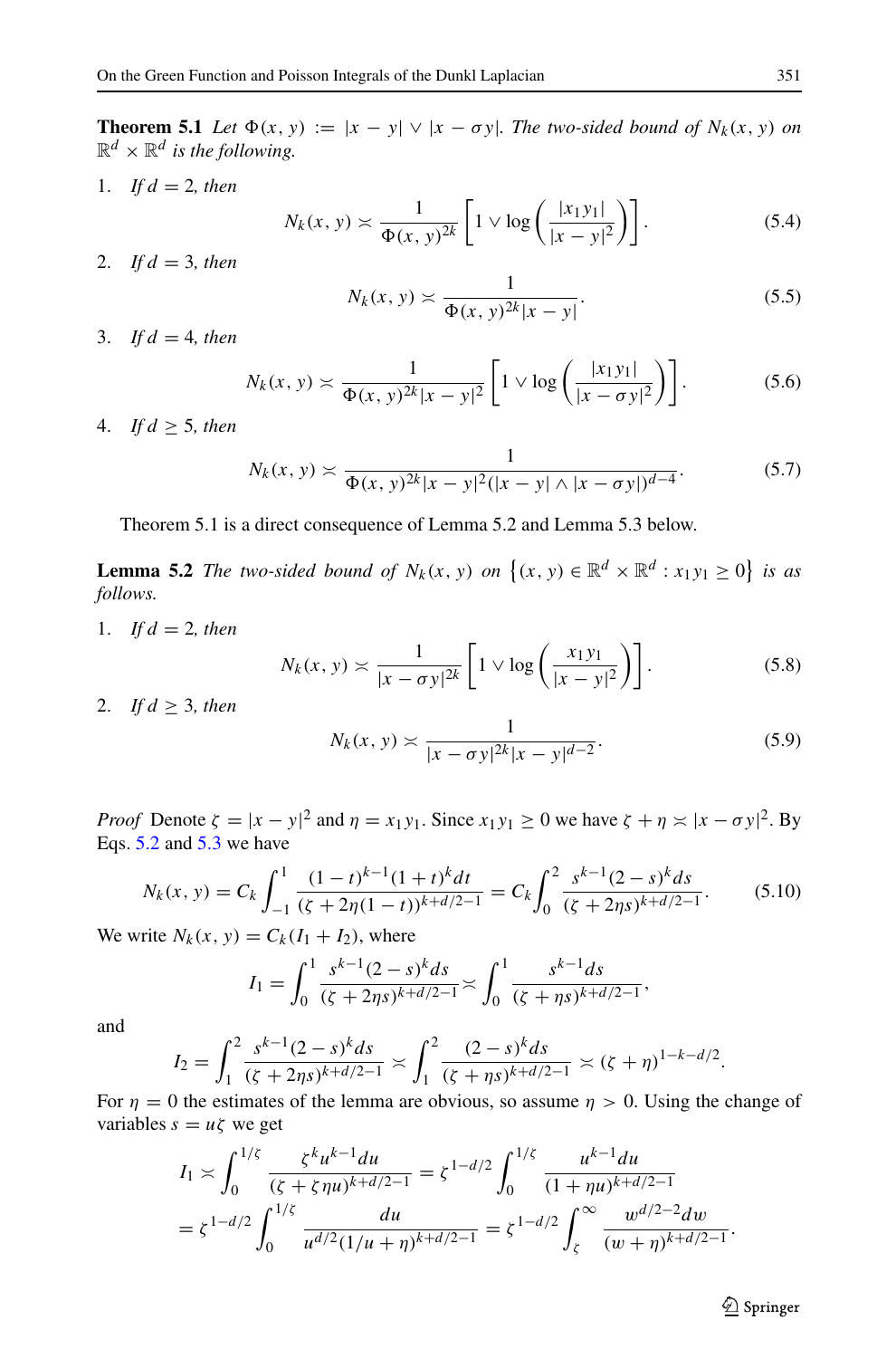$\Box$ 

Let  $d = 2$  and assume first  $\eta \leq \zeta$ . Then

$$
I_1 \asymp \int_{\zeta}^{\infty} \frac{dw}{w(w \vee \eta)^k} = \int_{\zeta}^{\infty} w^{-k-1} dw = \zeta^{-k} / k \asymp (\zeta + \eta)^{-k},
$$

and note that the same two-sided estimate holds also for  $I_2$ . Assume  $\eta > \zeta$ . We have

$$
I_1 \asymp \int_{\zeta}^{\infty} \frac{dw}{w(w \vee \eta)^k} = \int_{\zeta}^{\eta} \frac{dw}{w\eta^k} + \int_{\eta}^{\infty} \frac{dw}{w^{k+1}} = \eta^{-k} \log(\eta/\zeta) + \eta^{-k}/k
$$
  
 
$$
\asymp (\zeta + \eta)^{-k} \left[1 \vee \log(\eta/\zeta)\right].
$$

It is clear that the estimate above holds also for  $I_1 + I_2$ , and combining it with the previous case we get  $(5.8)$ .

Assume  $d \geq 3$ . For  $\eta \leq \zeta$  we get

$$
I_1 \asymp \zeta^{1-d/2} \int_{\zeta}^{\infty} \frac{w^{d/2-2} dw}{(w \vee \eta)^{k+d/2-1}} = \zeta^{1-k-d/2} / k \asymp (\zeta + \eta)^{-k} \zeta^{1-d/2}.
$$

When  $\eta > \zeta$ , then a similar reasoning as before gives

$$
I_1 \approx \zeta^{1-d/2} \left( \int_{\zeta}^{\eta} \frac{w^{d/2 - 2} dw}{\eta^{k+d/2 - 1}} + \int_{\eta}^{\infty} \frac{dw}{w^{k+1}} \right)
$$
  
= 
$$
\frac{1}{\eta^{k+d/2 - 1} \zeta^{d/2 - 1}} \left[ \frac{2}{d - 2} \left( \eta^{d/2 - 1} - \zeta^{d/2 - 1} \right) + \frac{\eta^{d/2 - 1}}{k} \right].
$$

Since  $0 < \eta^{d/2-1} - \zeta^{d/2-1} \le \eta^{d/2-1}$ , we obtain

$$
I_1 \asymp \eta^{-k} \zeta^{1-d/2} \asymp (\zeta + \eta)^{-k} \zeta^{1-d/2}.
$$

Finally,

$$
I_2 \asymp (\zeta + \eta)^{1-k-d/2} \le (\zeta + \eta)^{-k} \zeta^{1-d/2},
$$

and hence  $I_1 + I_2 \approx I_1$ . This proves [\(5.9\)](#page-14-1).

**Lemma 5.3** *The two-sided bound of*  $N_k(x, y)$  *on*  $\{(x, y) \in \mathbb{R}^d \times \mathbb{R}^d : x_1y_1 < 0\}$  *is as follows.*

1. *If*  $2 \le d \le 3$ *, then* 

$$
N_k(x, y) \asymp \frac{1}{|x - y|^{2k + d - 2}}.\tag{5.11}
$$

2. If  $d = 4$ , then

<span id="page-15-2"></span>
$$
N_k(x, y) \asymp \frac{1}{|x - y|^{2k+2}} \left[ 1 \vee \log \left( \frac{|x_1 y_1|}{|x - \sigma y|^2} \right) \right].
$$
 (5.12)

3. If 
$$
d \geq 5
$$
, then

<span id="page-15-0"></span>
$$
N_k(x, y) \asymp \frac{1}{|x - y|^{2k + 2}|x - \sigma y|^{d - 4}}.
$$
\n(5.13)

*Proof* Denote  $\zeta = |x - \sigma y|^2$  and  $\eta = |x_1y_1|$ . Since  $x_1y_1 < 0$  we have  $\zeta + \eta \asymp |x - y|^2$ . By Eqs. [5.2](#page-13-1) and [5.3](#page-13-2) we have

<span id="page-15-1"></span>
$$
N_k(x, y) = C_k \int_{-1}^1 \frac{(1-t)^{k-1}(1+t)^k dt}{(\zeta + 2\eta(1+t))^{k+d/2-1}} = C_k \int_0^2 \frac{(2-s)^{k-1} s^k ds}{(\zeta + 2\eta s)^{k+d/2-1}}.
$$
(5.14)

 $\mathcal{D}$  Springer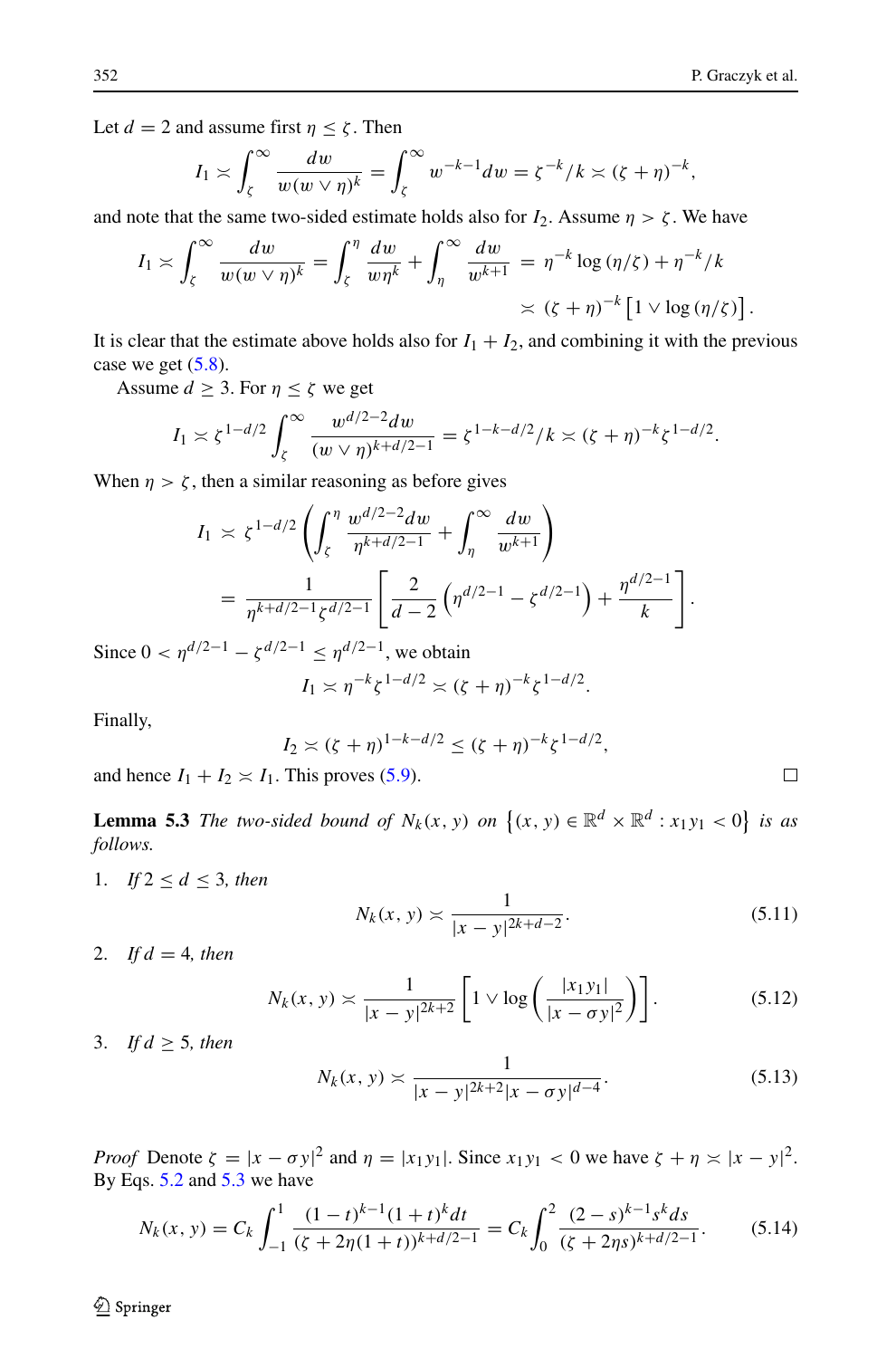We write  $N_k(x, y) = C_k(I_1 + I_2)$ , where

$$
I_1 = \int_0^1 \frac{(2-s)^{k-1} s^k ds}{(\zeta + 2\eta s)^{k+d/2-1}} \approx \int_0^1 \frac{s^k ds}{(\zeta + \eta s)^{k+d/2-1}},
$$

and

$$
I_2 = \int_1^2 \frac{(2-s)^{k-1} s^k ds}{(\zeta + 2\eta s)^{k+d/2 - 1}} \approx \int_1^2 \frac{(2-s)^{k-1} ds}{(\zeta + \eta s)^{k+d/2 - 1}} \approx (\zeta + \eta)^{1-k-d/2}.
$$

As in the proof of Lemma 5.2, we apply the change of variables  $s = u\zeta$  and get

$$
I_1 \asymp \zeta^{2-d/2} \int_0^{1/\zeta} \frac{u^k du}{(1+ \eta u)^{k+d/2-1}} = \zeta^{2-d/2} \int_{\zeta}^{\infty} \frac{w^{d/2-3} dw}{(w+\eta)^{k+d/2-1}}.
$$

Assume  $\eta \leq \zeta$ . Then

<span id="page-16-0"></span>
$$
I_1 \asymp \zeta^{2-d/2} \int_{\zeta}^{\infty} w^{-k-2} dw \asymp \zeta^{1-k-d/2} \asymp (\zeta + \eta)^{1-k-d/2}.
$$
 (5.15)

When  $\eta > \zeta$  we have

$$
I_1 \asymp \zeta^{2-d/2} \int_{\zeta}^{\infty} \frac{w^{d/2-3} dw}{(w \vee \eta)^{k+d/2-1}} = \zeta^{2-d/2} \left( \int_{\zeta}^{\eta} \frac{w^{d/2-3} dw}{\eta^{k+d/2-1}} + \int_{\eta}^{\infty} \frac{dw}{w^{k+2}} \right)
$$
  
=  $\zeta^{2-d/2} \left( \frac{1}{\eta^{k+d/2-1}} \int_{\zeta}^{\eta} w^{d/2-3} dw + \frac{1}{(k+1)\eta^{k+1}} \right).$ 

At this point one needs to consider different values of *d* separately. We show only the case  $d \geq 5$ . For  $d = 2, 3, 4$  the reasoning is similar. We have

$$
I_1 \asymp \zeta^{2-d/2} \left[ \frac{2 \left( \eta^{d/2-2} - \zeta^{d/2-2} \right)}{(d-4) \eta^{k+d/2-1}} + \frac{1}{(k+1) \eta^{k+1}} \right] \asymp (\zeta + \eta)^{-k-1} \zeta^{2-d/2}.
$$

For  $η \le \zeta$  we have  $\zeta + η \asymp \zeta$ , and by Eq. [5.15](#page-16-0) we get

$$
I_1 \asymp (\zeta + \eta)^{1-k-d/2} \asymp (\zeta + \eta)^{-k-1} \zeta^{2-d/2}.
$$

Since  $d \geq 5$ , the upper bound of the last estimate also dominates  $I_2$ . This proves [\(5.13\)](#page-15-0).  $\Box$ 

We will next give sharp two-sided estimates of  $G_k(x, y)$  in the rank one case. Recall the notation  $\rho(x) := 1 - |x|$ .

**Theorem 5.4** *Let*  $\Phi(x, y) := |x - y| \vee |x - \sigma y|$ *. The two-sided bound of*  $G_k(x, y)$  *on*  $\mathbb{B} \times \mathbb{B}$ *is the following.*

1. *If*  $d = 2$ *, then* 

$$
G_k(x, y) \approx \frac{1}{\Phi(x, y)^{2k}} \left( 1 \wedge \frac{\rho(x)\rho(y)}{|x - y|^2} \right) \left[ 1 \vee \log \left( \frac{|x_1y_1| \wedge \rho(x)\rho(y)}{|x - y|^2} \right) \right]
$$

$$
\times \left[ 1 \vee \log \left( \frac{|x_1y_1|}{\rho(x)\rho(y) \vee |x - \sigma y|^2} \right) \right].
$$
(5.16)

2. *If*  $d = 3$ *, then* 

$$
G_k(x, y) \asymp \frac{1}{\Phi(x, y)^{2k} |x - y|} \left( 1 \wedge \frac{\sqrt{\rho(x)\rho(y)}}{|x - y|} \right)
$$
(5.17)  

$$
\times \left( 1 \wedge \frac{\sqrt{\rho(x)\rho(y)}}{|x - y| \wedge |x - \sigma y|} \right).
$$

2 Springer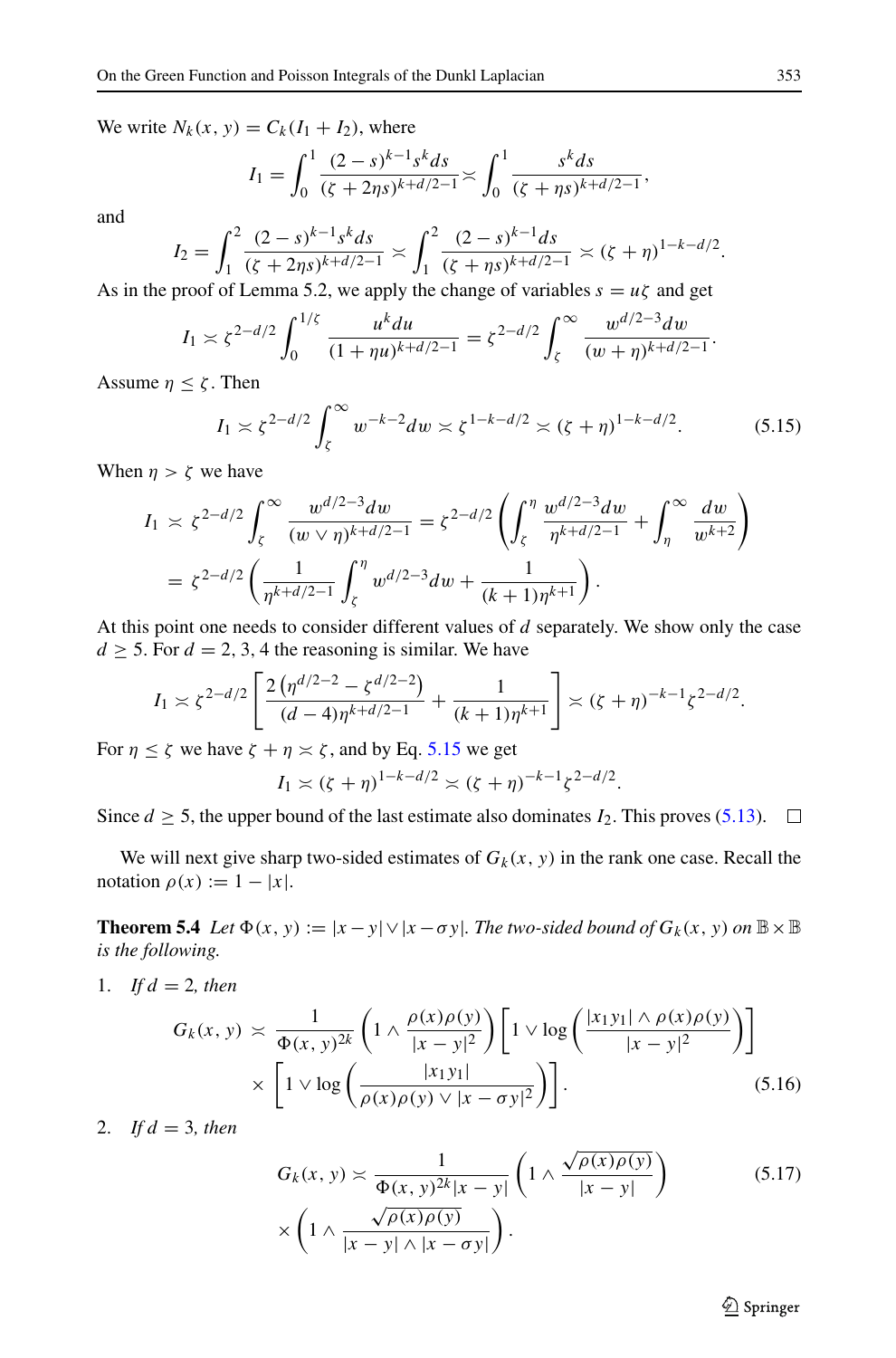3. *If*  $d = 4$ *, then* 

$$
G_k(x, y) \asymp \frac{1}{\Phi(x, y)^{2k} |x - y|^2} \left( 1 \wedge \frac{\rho(x)\rho(y)}{|x - y|^2 \wedge |x - \sigma y|^2} \right) \qquad (5.18)
$$

$$
\times \left[ 1 \vee \log \left( \frac{|x_1 y_1| \wedge \rho(x)\rho(y)}{|x - \sigma y|^2} \right) \right].
$$

4. *If*  $d \geq 5$ *, then* 

$$
G_k(x, y) \simeq \frac{1}{\Phi(x, y)^{2k} (|x - y| \wedge |x - \sigma y|)^{d-4} |x - y|^2} \times \left(1 \wedge \frac{\rho(x)\rho(y)}{|x - y|^2 \wedge |x - \sigma y|^2}\right).
$$
\n
$$
(5.19)
$$

Theorem 5.4 is a direct consequence of Lemma 5.5 and Lemma 5.6 below.

**Lemma 5.5** *The two-sided bound of*  $G_k(x, y)$  *on*  $\{(x, y) \in \mathbb{B} \times \mathbb{B} : x_1y_1 \ge 0\}$  *is the following.*

1. *If*  $d = 2$ *, then* 

$$
G_k(x, y) \approx \frac{1}{|x - \sigma y|^{2k}} \left( 1 \wedge \frac{\rho(x)\rho(y)}{|x - y|^2} \right) \times \left[ 1 \vee \log \left( \frac{x_1 y_1 \wedge \rho(x)\rho(y)}{|x - y|^2} \right) \right].
$$
 (5.20)

2. *If d* ≥ 3*, then*

<span id="page-17-4"></span>
$$
G_k(x, y) \asymp \frac{1}{|x - \sigma y|^{2k} |x - y|^{d-2}} \left( 1 \wedge \frac{\rho(x)\rho(y)}{|x - y|^2} \right). \tag{5.21}
$$

*Proof* Let  $\zeta = |x - y|^2$ ,  $\eta = x_1y_1$ , and  $\xi = \rho(x)\rho(y)$ . By Theorem 3.2, Eqs. [5.1](#page-13-3) and [5.3](#page-13-2) we have

<span id="page-17-0"></span>
$$
G_k(x, y) \approx \int_{-1}^1 \frac{\xi(1-t)^{k-1}(1+t)^k dt}{(\xi + \zeta + \eta(1-t))(\zeta + \eta(1-t))^{k+d/2-1}}.
$$
 (5.22)  
 $\le \zeta$ . Then by Eq. 5.22,

Assume first ξ

$$
G_k(x, y) \asymp \int_{-1}^1 \frac{\xi(1-t)^{k-1}(1+t)^k dt}{(\zeta + \eta(1-t))^{k+d/2}},
$$

and observe that the same integral appears in Eq. [5.10](#page-14-2) with  $d' = d + 2$  instead of *d*. Hence, by Eq. [5.9](#page-14-1) we get

<span id="page-17-3"></span>
$$
G_k(x, y) \asymp \xi(\zeta + \eta)^{-k} \zeta^{-d/2}.
$$
 (5.23)

Assume  $\xi > \zeta$ . Using Eq. [5.22](#page-17-0) and the substitution  $s = 1 - t$  we obtain

$$
G_k(x, y) \asymp \int_0^2 \frac{\xi s^{k-1} (2 - s)^k ds}{(\xi + \eta s)(\zeta + \eta s)^{k+d/2 - 1}} = I_1 + I_2,
$$

where

<span id="page-17-1"></span>
$$
I_1 \asymp \int_0^1 \frac{\xi s^{k-1} ds}{(\xi + \eta s)(\zeta + \eta s)^{k+d/2-1}},
$$
\n(5.24)

and

<span id="page-17-2"></span>
$$
I_2 \asymp \int_1^2 \frac{\xi(2-s)^k ds}{(\xi + \eta s)(\zeta + \eta s)^{k+d/2-1}} \asymp \frac{\xi}{(\xi + \eta)(\zeta + \eta)^{k+d/2-1}}.\tag{5.25}
$$

 $\mathcal{Q}$  Springer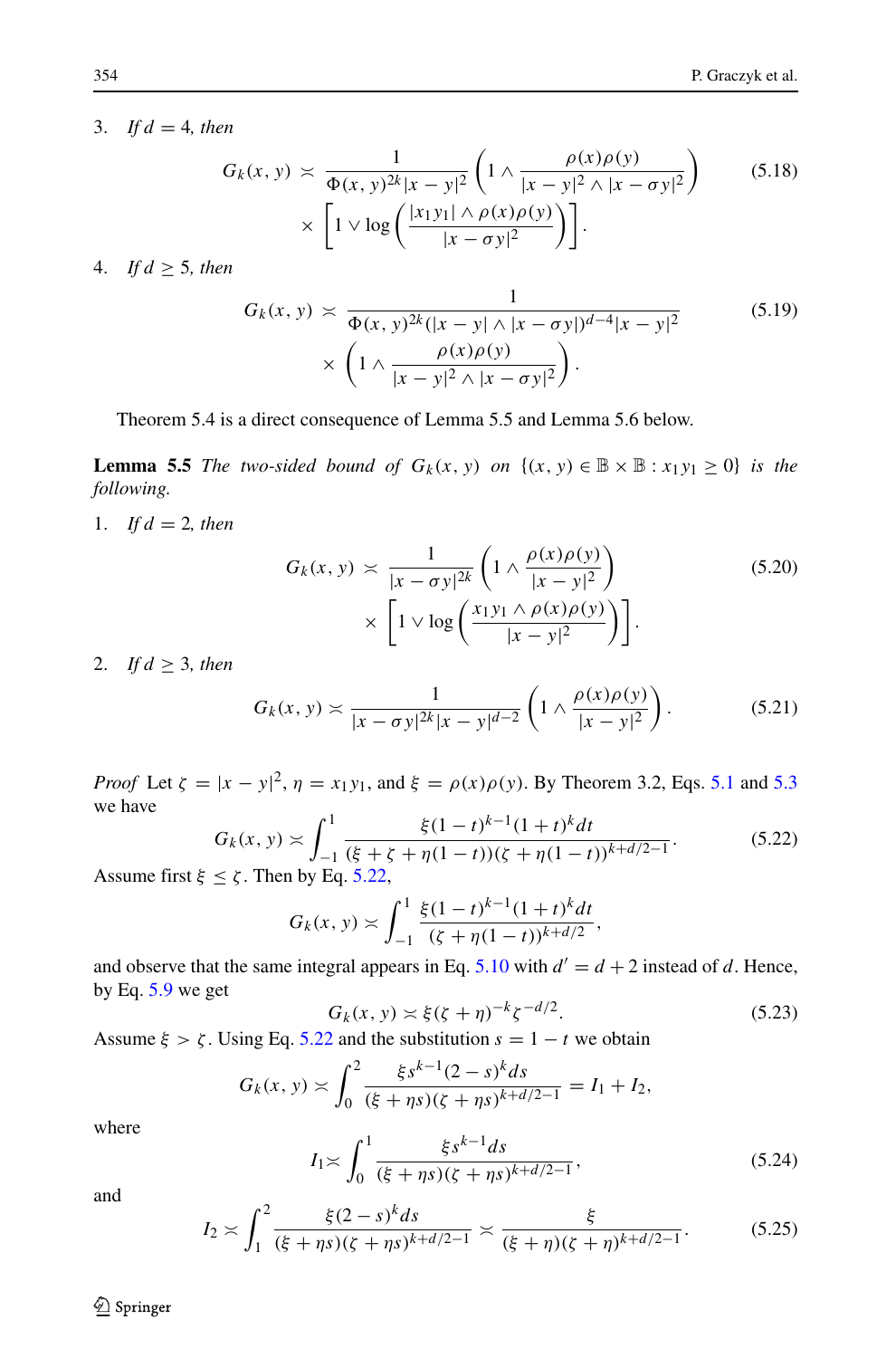We will estimate  $I_1$  assuming  $d \geq 3$ . The case  $d = 2$  needs to be considered separately and the reasoning is similar.

(a)  $\xi \ge \eta$ . By Eq. [5.24](#page-17-1) and the estimates from the proof of Lemma 5.2 we have

$$
I_1 \asymp \int_0^1 \frac{s^{k-1} ds}{(\zeta + \eta s)^{k+d/2-1}} \asymp (\zeta + \eta)^{-k} \zeta^{1-d/2}.
$$

Combining this with Eq. [5.25](#page-17-2) give  $I_1 + I_2 \n\le I_1$ . (b)  $\zeta < \xi < \eta$ . By Eq. [5.24](#page-17-1) we have  $I_1 \asymp I_1^{(1)} + I_1^{(2)}$ , where

$$
I_1^{(1)} = \int_0^{\xi/\eta} \frac{\xi s^{k-1} ds}{(\xi + \eta s)(\zeta + \eta s)^{k+d/2-1}} \asymp \int_0^{\xi/\eta} \frac{s^{k-1} ds}{(\zeta + \eta s)^{k+d/2-1}}
$$
  
 
$$
\asymp \eta^{1-k-d/2} \left( (\eta/\zeta)^{k+d/2-1} \int_0^{\zeta/\eta} s^{k-1} ds + \int_{\zeta/\eta}^{\xi/\eta} s^{-d/2} ds \right)
$$
  
 
$$
\asymp \eta^{1-k-d/2} (\eta/\zeta)^{d/2-1} \asymp (\zeta + \eta)^{-k} \zeta^{1-d/2},
$$

and

$$
I_1^{(2)} = \int_{\xi/\eta}^1 \frac{\xi s^{k-1} ds}{(\xi + \eta s)(\zeta + \eta s)^{k+d/2-1}} \asymp \int_{\xi/\eta}^1 \frac{\xi ds}{\eta^{k+d/2} s^{d/2+1}}
$$
  
= 
$$
\frac{2\xi}{d\eta^{k+d/2}} \left[ (\eta/\xi)^{d/2} - 1 \right] \le \eta^{-k} \xi^{1-d/2} \asymp (\zeta + \eta)^{-k} \xi^{1-d/2}.
$$

Hence

$$
I_1 = I_1^{(1)} + I_1^{(2)} \asymp I_1^{(1)} \asymp (\zeta + \eta)^{-k} \zeta^{1-d/2}.
$$

This and Eq. [5.25](#page-17-2) give  $I_1 + I_2 \approx I_1$ .

Altogether,  $G_k(x, y) \approx (\zeta + \eta)^{-k} \zeta^{1-d/2}$  for  $\xi > \zeta$ , and Eq. [5.23](#page-17-3) otherwise. This proves (5.21).  $(5.21).$  $(5.21).$ 

**Lemma 5.6** *The two-sided bound of*  $G_k(x, y)$  *on*  $\{(x, y) \in \mathbb{B} \times \mathbb{B} : x_1y_1 < 0\}$  *is the following.*

1. *If*  $d = 2$ *, then* 

$$
G_k(x, y) \asymp \frac{1}{|x - y|^{2k}} \left( 1 \wedge \frac{\rho(x)\rho(y)}{|x - y|^2} \right) \tag{5.26}
$$

$$
\times \left[ 1 \vee \log \left( \frac{|x_1y_1|}{\rho(x)\rho(y) \vee |x - \sigma y|^2} \right) \right].
$$

2. *If*  $d = 3$ *, then* 

$$
G_k(x, y) \asymp \frac{1}{|x - y|^{2k+1}} \left( 1 \wedge \frac{\sqrt{\rho(x)\rho(y)}}{|x - \sigma y|} \right) \left( 1 \wedge \frac{\sqrt{\rho(x)\rho(y)}}{|x - y|} \right). \tag{5.27}
$$

3. *If d* = 4*, then*

$$
G_k(x, y) \simeq \frac{1}{|x - y|^{2k+2}} \left( 1 \wedge \frac{\rho(x)\rho(y)}{|x - \sigma y|^2} \right) \times \left[ 1 \vee \log \left( \frac{|x_1 y_1| \wedge \rho(x)\rho(y)}{|x - \sigma y|^2} \right) \right].
$$
 (5.28)

 $\mathcal{D}$  Springer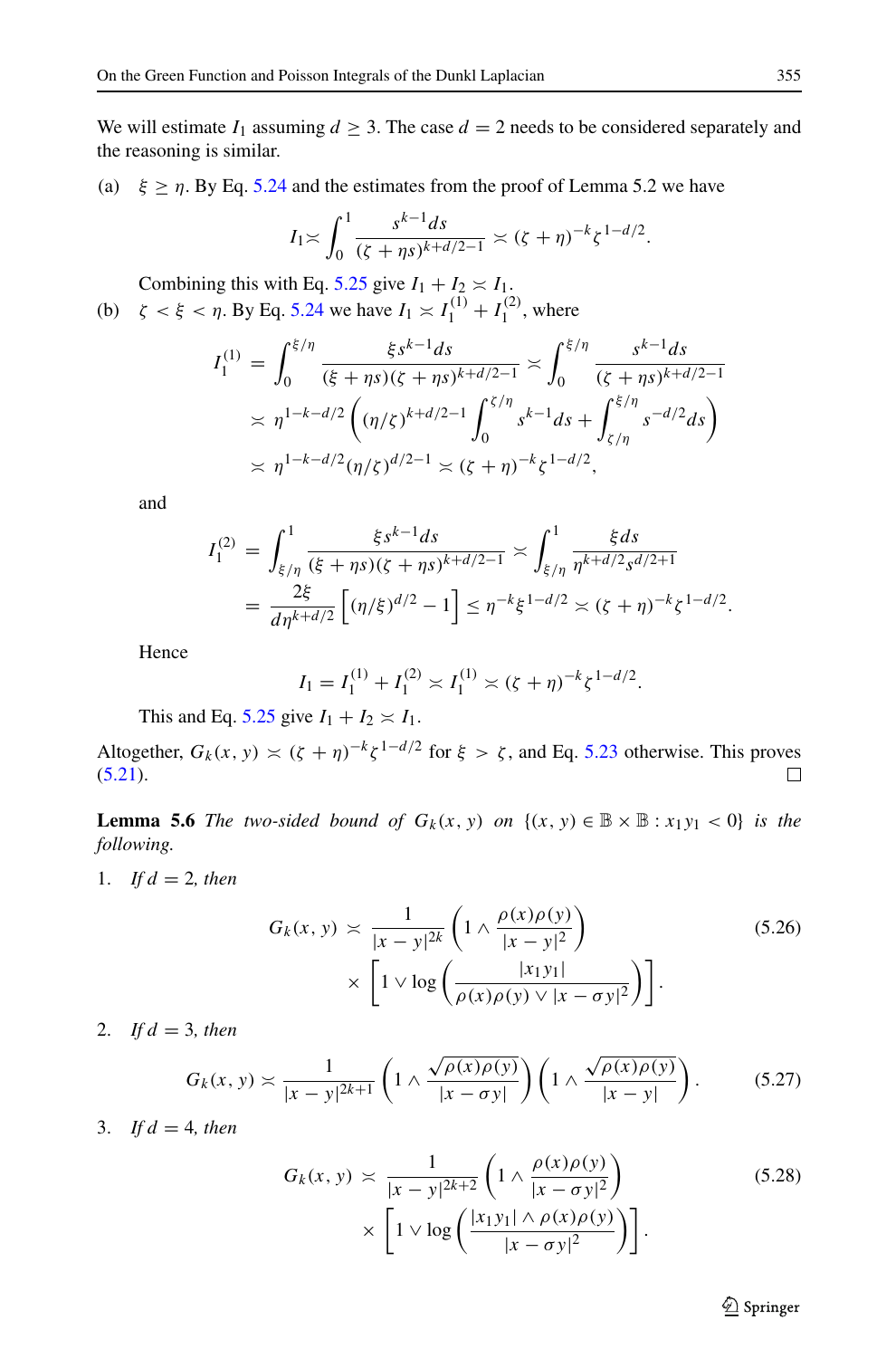4. *If*  $d \geq 5$ *, then* 

<span id="page-19-5"></span>
$$
G_k(x, y) \asymp \frac{1}{|x - y|^{2k + 2} |x - \sigma y|^{d - 4}} \left( 1 \wedge \frac{\rho(x)\rho(y)}{|x - \sigma y|^2} \right). \tag{5.29}
$$

*Proof* Denote  $\zeta = |x - \sigma y|^2$ ,  $\eta = |x_1y_1|$ , and  $\xi = \rho(x)\rho(y)$ . By Theorem 3.2, Eqs. [5.1](#page-13-3) and [5.3](#page-13-2) we have

<span id="page-19-0"></span>
$$
G_k(x, y) \asymp \int_{-1}^1 \frac{\xi(1-t)^{k-1}(1+t)^k dt}{(\xi + \zeta + \eta(1+t))(\zeta + \eta(1+t))^{k+d/2-1}}.
$$
 (5.30)

Assume first  $\xi \le \zeta$ . Then by Eq. [5.30,](#page-19-0)

$$
G_k(x, y) \asymp \int_{-1}^1 \frac{\xi(1-t)^{k-1}(1+t)^k dt}{(\xi + \eta(1+t))^{k+d/2}}.
$$

Let  $d = 2$ . Using the estimate derived for Eq. [5.14](#page-15-1) with  $d' = 4$  instead of *d*, we get by Eq. [5.12](#page-15-2) that

$$
G_k(x, y) \asymp \xi(\zeta + \eta)^{-k-1} (1 \vee \log(\eta/\zeta)).
$$
 (5.31)

If  $d \geq 3$ , then Eq. [5.13](#page-15-0) with  $d' = d + 2$  instead of *d* gives

<span id="page-19-4"></span>
$$
G_k(x, y) \asymp \xi(\zeta + \eta)^{-k-1} \zeta^{1-d/2}.
$$
 (5.32)

Assume  $\xi > \zeta$ . Using [\(5.30\)](#page-19-0) and substituting  $s = t + 1$  we get

$$
G_k(x, y) \asymp \int_0^2 \frac{\xi(2-s)^{k-1} s^k ds}{(\xi + \eta s)(\xi + \eta s)^{k+d/2-1}} = I_1 + I_2,
$$

where

<span id="page-19-1"></span>
$$
I_1 \asymp \int_0^1 \frac{\xi s^k ds}{(\xi + \eta s)(\zeta + \eta s)^{k + d/2 - 1}},
$$
\n(5.33)

and

<span id="page-19-2"></span>
$$
I_2 \asymp \int_1^2 \frac{\xi(2-s)^{k-1} ds}{(\xi + \eta s)(\zeta + \eta s)^{k+d/2-1}} \asymp \frac{\xi}{(\xi + \eta)(\zeta + \eta)^{k+d/2-1}}.
$$
(5.34)

In order to estimate  $I_1$  we need to consider several cases.

(a)  $\xi \geq \eta$ . Then the estimate depends on the dimension as follows.

(i)  $2 \le d \le 3$ . Equation [5.33](#page-19-1) and the estimates derived in the proof of Lemma 5.3 give

$$
I_1 \asymp \int_0^1 \frac{s^k ds}{(\zeta + \eta s)^{k+d/2-1}} \asymp (\zeta + \eta)^{1-k-d/2}.
$$

In view of Eq. [5.34,](#page-19-2) we also have  $I_1 + I_2 \approx I_1$ .

(ii)  $d = 4$ . The same arguments as above give

<span id="page-19-3"></span>
$$
I_1 \asymp \int_0^1 \frac{s^k ds}{(\zeta + \eta s)^{k+1}} \asymp (\zeta + \eta)^{-k-1} (1 \vee \log(\eta/\zeta)),
$$

and  $I_1 + I_2 \approx I_1$ . (iii)  $d \ge 5$ . We get  $I_1 + I_2 \asymp I_1 \asymp (\zeta + \eta)^{-k-1} \zeta^{2-d/2}$ .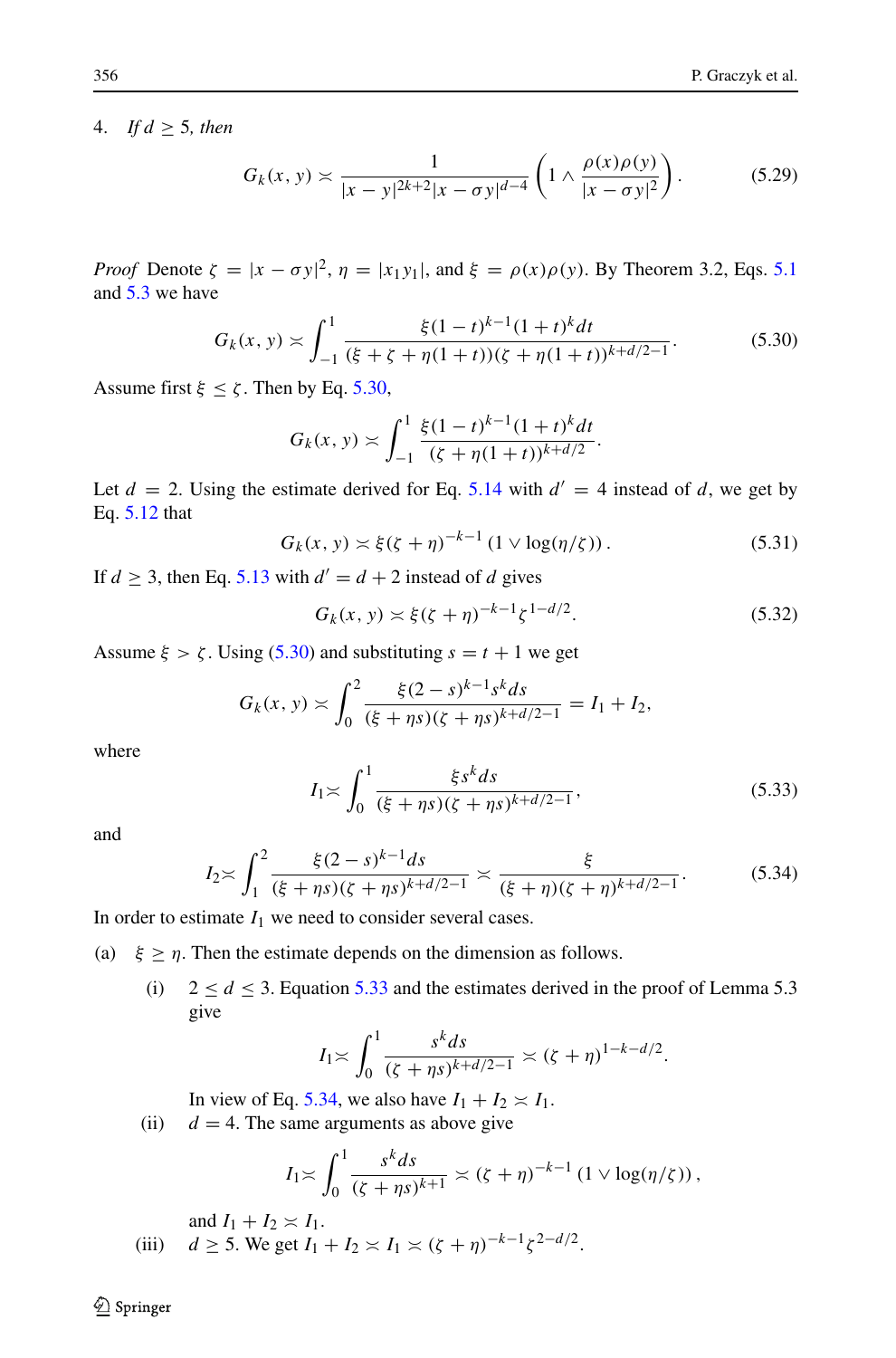(b)  $\xi < \eta$ . Then  $\zeta < \xi < \eta$ . By Eq. [5.33,](#page-19-1) for any  $d \ge 2$  we have  $I_1 \asymp I_1^{(1)} + I_1^{(2)}$ , where

$$
I_1^{(1)} = \int_0^{\xi/\eta} \frac{\xi s^k ds}{(\xi + \eta s)(\zeta + \eta s)^{k + d/2 - 1}} \approx \int_0^{\xi/\eta} \frac{s^k ds}{(\zeta + \eta s)^{k + d/2 - 1}}
$$
  
 
$$
\approx \eta^{1 - k - d/2} \left( (\eta/\zeta)^{k + d/2 - 1} \int_0^{\zeta/\eta} s^k ds + \int_{\zeta/\eta}^{\xi/\eta} s^{1 - d/2} ds \right), \qquad (5.35)
$$

and

<span id="page-20-0"></span>
$$
I_1^{(2)} = \int_{\xi/\eta}^1 \frac{\xi s^k ds}{(\xi + \eta s)(\zeta + \eta s)^{k + d/2 - 1}} \approx \frac{\xi}{\eta^{k + d/2}} \int_{\xi/\eta}^1 s^{-d/2} ds. \tag{5.36}
$$

At this point we assume  $d \geq 5$ . For  $d = 2, 3, 4$  the reasoning is similar and we omit the details. By Eq. [5.35,](#page-19-3)

$$
I_1^{(1)} \asymp \eta^{1-k-d/2} \left[ 2 \left( \eta/\zeta \right)^{d/2-2} - \left( \eta/\xi \right)^{d/2-2} \right] \asymp \eta^{-k-1} \zeta^{2-d/2},
$$

and by Eq. [5.36,](#page-20-0)

$$
I_1^{(2)} \asymp \xi \eta^{-k-d/2} \left[ (\eta/\xi)^{d/2-1} - 1 \right] \le \eta^{-k-1} \xi^{2-d/2} \le \eta^{-k-1} \xi^{2-d/2}.
$$

It follows that  $I_1 \approx I_1^{(1)} + I_1^{(2)} \approx I_1^{(1)}$ . Furthermore, by Eq. [5.34,](#page-19-2)

$$
I_2 \leq (\zeta + \eta)^{1 - k - d/2} \leq (\zeta + \eta)^{-k - 1} \zeta^{2 - d/2}.
$$

Hence

$$
I_1 + I_2 \asymp I_1 \asymp \eta^{-k-1} \zeta^{2-d/2} \asymp (\zeta + \eta)^{-k-1} \zeta^{2-d/2}.
$$

The same estimate holds also in (a)(iii). Combining this with Eq. [5.32](#page-19-4) we obtain [\(5.29\)](#page-19-5).

 $\Box$ 

By Eqs. [2.7](#page-3-2) and [5.1,](#page-13-3) the Poisson kernel in the rank one case in  $\mathbb{R}^d$  can be written as

<span id="page-20-1"></span>
$$
P_k(x, y) = c_k \int_{-1}^1 \frac{(1 - |x|^2)(1 - t)^{k-1}(1 + t)^k dt}{(|x|^2 + 1 - 2(tx_1y_1 + x_2y_2 + \dots + x_dy_d))^{k + d/2}}.
$$
(5.37)

As a consequence of the two-sided bounds of the Newton kernel obtained in Theorem 5.1 we get the following two-sided estimates of  $P_k(x, y)$ .

**Corollary 5.7** *Let*  $\Phi(x, y) := |x - y| \vee |x - \sigma y|$ *. The two-sided bound of*  $P_k(x, y)$  *on*  $\mathbb{B} \times \mathbb{S}$ *is the following.*

1. *If*  $d = 2$ *, then* 

<span id="page-20-2"></span>
$$
P_k(x, y) \asymp \frac{\rho(x)}{\Phi(x, y)^{2k} |x - y|^2} \left[ 1 \vee \log \left( \frac{|x_1 y_1|}{|x - \sigma y|^2} \right) \right].
$$
 (5.38)

2. *If*  $d \geq 3$ *, then* 

<span id="page-20-3"></span>
$$
P_k(x, y) \asymp \frac{\rho(x)}{\Phi(x, y)^{2k} |x - y|^2 (|x - y| \wedge |x - \sigma y|)^{d - 2}}.
$$
 (5.39)

*Proof* In view of the formulas Eqs. [5.2](#page-13-1) and [5.37,](#page-20-1) we can apply Theorem 5.1 with  $d' = d + 2$  instead of *d*. Hence, Eq. 5.38 follows from Eqs. 5.6 and 5.39 follows from Eq. 5.7. instead of *d*. Hence, Eq. [5.38](#page-20-2) follows from Eqs. [5.6](#page-14-3) and [5.39](#page-20-3) follows from Eq. [5.7.](#page-14-4)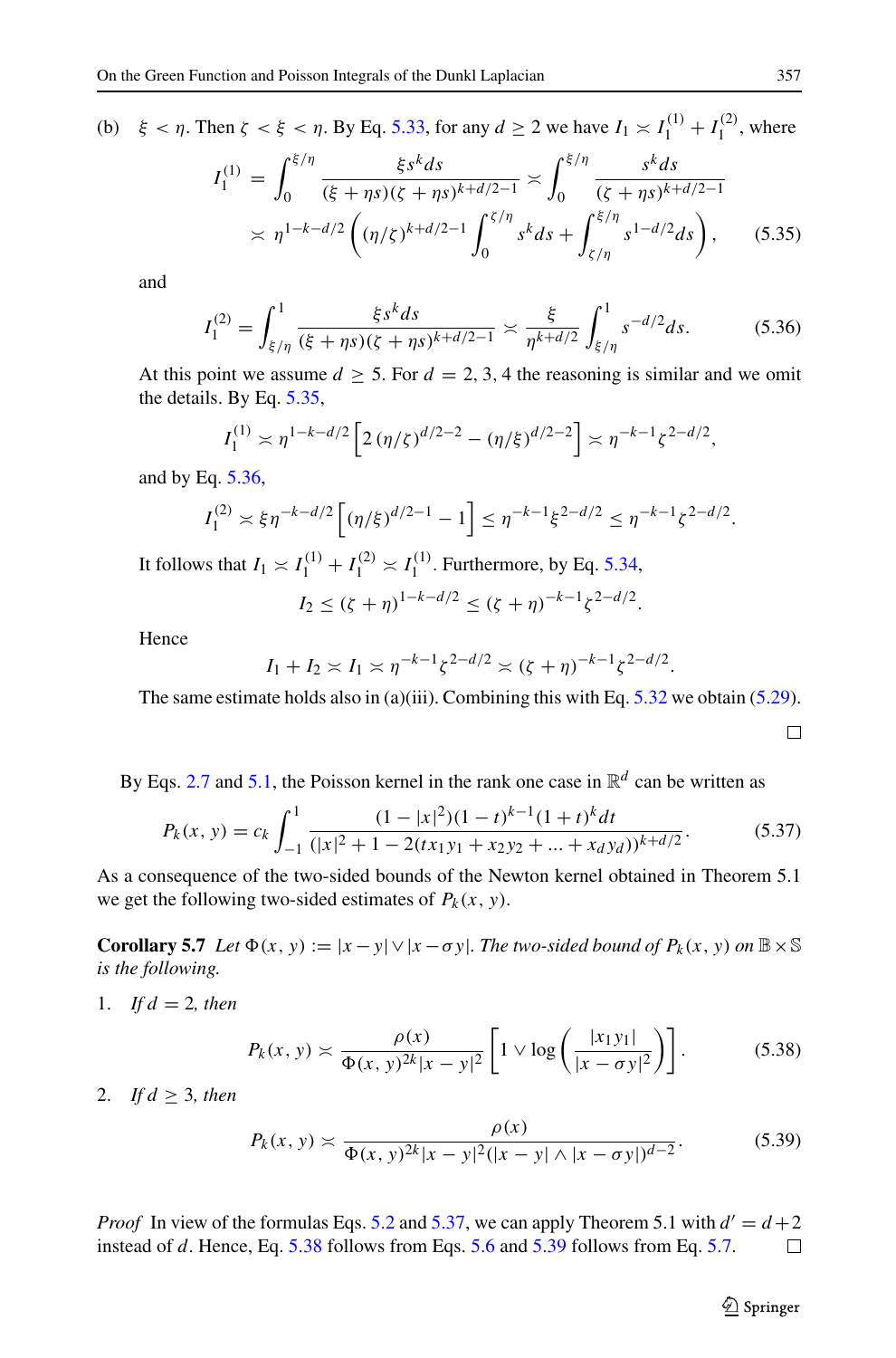*Remark* 5.8 When  $d = 1$ , the condition  $k > 1/2$  guarantees that  $N_k(x, y)$  is well defined and finite, and hence also  $G_k(x, y)$  and  $P_k(x, y)$ . Using the methods of this section one can derive the following two-sided estimates.

$$
N_k(x, y) \asymp (|x| + |y|)^{1-2k}, \quad x, y \in \mathbb{R},
$$
  
\n
$$
G_k(x, y) \asymp \frac{\sqrt{\rho(x)\rho(y)}}{(|x| + |y|)^{2k-1}} \left(1 \wedge \frac{\sqrt{\rho(x)\rho(y)}}{|x - y|}\right), \quad x, y \in (-1, 1),
$$
  
\n
$$
P_k(x, y) \asymp \rho(x), \quad x \in (-1, 1), y \in \{-1, 1\}.
$$

*Remark* 5.9 It is noteworthy that the explicit formulas for  $N_k(x, y)$ ,  $G_k(x, y)$  and  $P_k(x, y)$ can be obtained in some particular cases, e.g., for  $k \in \mathbb{N}$  and  $d \in 2\mathbb{N}$  the integrands in formulas Eqs. [5.2](#page-13-1) and [5.37](#page-20-1) are rational functions of *t*. For instance, when  $k = 1$  and  $d = 2$ (i.e. for the root system  $A_1$  in  $\mathbb{R}^2$ ), we can derive the following explicit expressions

<span id="page-21-0"></span>
$$
N_1(x, y) = \frac{1}{4\pi} \left[ \frac{|x - \sigma y|^2}{2x_1^2 y_1^2} \log \left( \frac{|x - \sigma y|}{|x - y|} \right) - \frac{1}{x_1 y_1} \right],
$$
(5.40)  
\n
$$
P_1(x, y) = \frac{1 - |x|^2}{4x_1^2 y_1^2} \left[ \frac{2x_1 y_1}{|x - y|^2} + \log \left( \frac{|x - y|}{|x - \sigma y|} \right) \right],
$$
  
\n
$$
G_1(x, y) = \frac{|x - \sigma y|^2}{8\pi x_1^2 y_1^2} \log \left( \frac{|x - \sigma y|}{|x - y|} \right) - \frac{|x|^2 |x^* - \sigma y|^2}{8\pi x_1^2 y_1^2} \log \left( \frac{|x^* - \sigma y|}{|x^* - y|} \right).
$$

*Remark 5.10 W***-radial case and applications to the Dyson Brownian Motion.** The results of this paper can be applied to the *W*-invariant part of the Dunkl Laplacian,

$$
\Delta_k^W f(x) = \Delta f(x) + \sum_{\alpha \in R_+} k(\alpha) \frac{\partial_{\alpha} f(x)}{\langle \alpha, x \rangle}.
$$

Notice that for  $k = 1$  and  $W = S_{d-1}$  this is just the generator of the *d*-dimensional Dyson Brownian motion. In fact, for all integral kernels  $K(x, y)$  for  $\Delta_k$  considered in the paper, the following formula holds

<span id="page-21-1"></span>
$$
K^{W}(x, y) = \sum_{g \in W} K(x, gy),
$$
\n(5.41)

where  $K^W$  is the corresponding kernel for the operator  $\Delta_k^W$ .

In the rank one case with  $k = 1$  and  $d = 2$ , formulas Eqs. [5.40](#page-21-0) and [5.41](#page-21-1) give

$$
N_1^W(x, y) = \frac{1}{2\pi x_1 y_1} \log \left( \frac{|x - \sigma y|}{|x - y|} \right),
$$
  
\n
$$
P_1^W(x, y) = \frac{2(1 - |x|^2)}{|x - y|^2 |x - \sigma y|^2},
$$
  
\n
$$
G_1^W(x, y) = \frac{1}{2\pi x_1 y_1} \log \left( \frac{|x^* - y||x - \sigma y|}{|x - y||x^* - \sigma y|} \right).
$$

Furthermore, by multiplying the above formulas by  $\omega_1(y) = y_1^2$  and going back to the initial form  $A_1 = \{\pm \frac{1}{\sqrt{2}}\}$  $\frac{1}{2}(e_1 - e_2)$ } with the standard basis vectors  $e_1$ ,  $e_2$  one obtains the Newton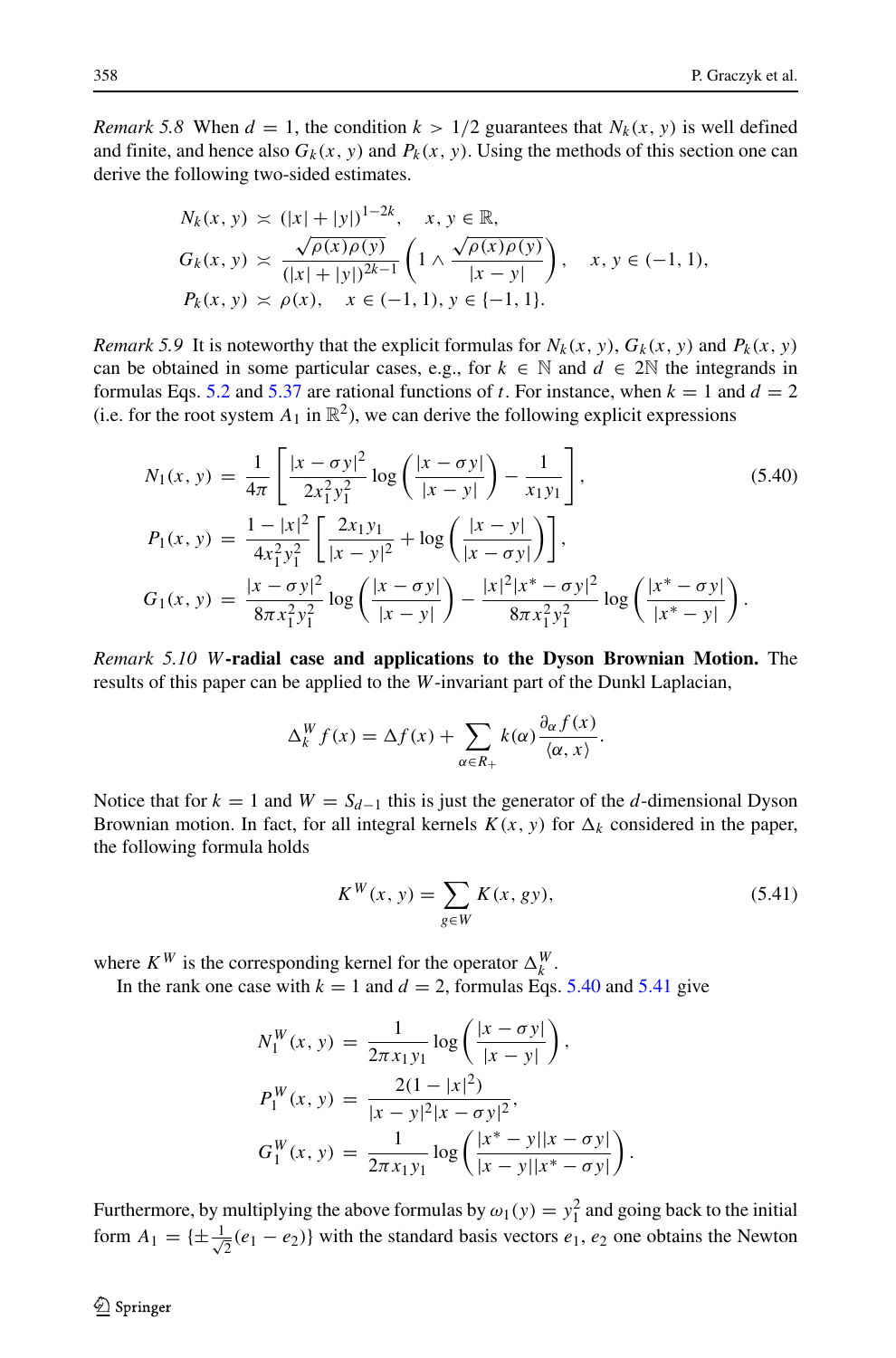kernel, Poisson kernel and Green function of the unit ball in the setting of the potential theory of 2-dimensional Dyson Brownian motion:

$$
N_1^{Dys}(x, y) = \frac{1}{2\pi} \frac{\pi(y)}{\pi(x)} \log \left( \frac{|x - \sigma_{\alpha}y|}{|x - y|} \right),
$$
  
\n
$$
P_1^{Dys}(x, y) = \frac{2\pi(y)^2 (1 - |x|^2)}{|x - y|^2 |x - \sigma_{\alpha}y|^2},
$$
  
\n
$$
G_1^{Dys}(x, y) = \frac{1}{2\pi} \frac{\pi(y)}{\pi(x)} \log \left( \frac{|x^* - y||x - \sigma_{\alpha}y|}{|x - y||x^* - \sigma_{\alpha}y|} \right)
$$

where *x*, *y* are in the positive Weyl chamber  $C^+ = \{(z_1, z_2) : z_1 > z_2\}, \pi(z) = z_1 - z_2$ , and  $\sigma_{\alpha}(z_1, z_2) = (z_2, z_1)$ .

## **References**

- <span id="page-22-7"></span>1. Ancona, A.: First eigenvalues and comparison of Green's functions for elliptic operators on manifolds or domains. J. Anal, Math. **72**, 45–92 (1997)
- <span id="page-22-8"></span>2. Aronson, D.G.: On the Green's function for second order parabolic differential equations with discontinuous coefficients. Bull. Amer. Math. Soc. **69**(6), 841–847 (1963)
- <span id="page-22-6"></span>3. Bogdan, K.: Sharp estimates for the Green function in Lipschitz domains. J. Math. Anal. Appl. **243**, 326–337 (2000)
- <span id="page-22-14"></span>4. Bogdan, K., Dyda, B., Luks, T.: On Hardy spaces of local and nonlocal operators. Hiroshima Math. J. **44**(2), 193–215 (2014)
- <span id="page-22-11"></span>5. Bogdan, K., Jakubowski, T.: Estimates of the Green function for the fractional Laplacian perturbed by gradient. Potential Anal. **36**(3), 455–481 (2012)
- <span id="page-22-12"></span>6. Chen, Z.-Q., Song, R.: Estimates on Green functions and Poisson kernels for symmetric stable processes. Math. Ann. **312**(3), 465–501 (1998)
- <span id="page-22-2"></span>7. Ben Chrouda, M.: On the Dirichlet problem associated with the Dunkl Laplacian. Ann. Polon. Math. **117**(1), 79–87 (2016)
- <span id="page-22-9"></span>8. Cranston, M., Zhao, Z.: Conditional transformation of drift formula and potential theory for  $\frac{1}{2}\Delta + b(\cdot)\cdot\nabla$ . Comm. Math. Phys. **112**, 613–625 (1987)
- <span id="page-22-0"></span>9. van Diejen, J.F., Vinet, L.: Calogero-Sutherland-Moser Models. Springer-Verlag, CRM Series in Mathematical Physics (2000)
- <span id="page-22-19"></span>10. Doob, J.L.: Classical Potential Theory and Its Probabilistic Counterpart. Springer-Verlag, New York (1984)
- <span id="page-22-15"></span>11. Dunkl, C.F.: Differential-difference operators associated to reflection groups. Trans. Amer. Math. Soc. **311**, 167–183 (1989)
- <span id="page-22-16"></span>12. Dunkl, C.F.: Integral kernels with reflection group invariance. Canad. J. Math. **43**, 1213–1227 (1991)
- <span id="page-22-17"></span>13. Dunkl, C.F., Xu, Y.: Orthogonal Polynomials of Several Variables Encyclopedia of Mathematics and Its Applications, vol. 81. Cambridge University Press, Cambridge (2001)
- <span id="page-22-18"></span>14. El Kamel, J., Yacoub, C.H.: Poisson integrals and kelvin transform associated to Dunkl-Laplacian operator. Global J. Pure Appl. Math. **3**(3), 351 (2007)
- <span id="page-22-3"></span>15. Gallardo, L., Rejeb, C.: A new mean value property for harmonic functions relative to the Dunkl-Laplacian operator and applications. Trans. Amer. Math. Soc. **368**, 3727–3753 (2016)
- <span id="page-22-4"></span>16. Gallardo, L., Rejeb, C.: Newtonian potentials and subharmonic functions associated to root systems, preprint (2016), available at <https://hal.archives-ouvertes.fr/hal-01368871>
- <span id="page-22-1"></span>17. Gallardo, L., Yor, M.: Some new examples of Markov processes which enjoy the time-inversion property. Probab. Theory Relat. Fields **132**, 150–162 (2005)
- <span id="page-22-10"></span>18. Grüter, M., Widman, K.-O.: The Green function for uniformly elliptic equations. Manuscripta Math. 37, 303–342 (1982)
- <span id="page-22-13"></span>19. Grzywny, T., Ryznar, M.: Estimates of Green functions for some perturbations of fractional Laplacian. Ill. J. Math. **51**(4), 1409–1438 (2007)
- <span id="page-22-5"></span>20. Hassine, K.: Mean value property of *δk* -harmonic functions on *W*-invariant open sets. Afr. Mat. **27**(7), 1275–1286 (2016)
- <span id="page-22-20"></span>21. Hayman, W.K., Kennedy, P.B.: Subharmonic functions, vol. 1. Academic Press, London (1976)

*,*